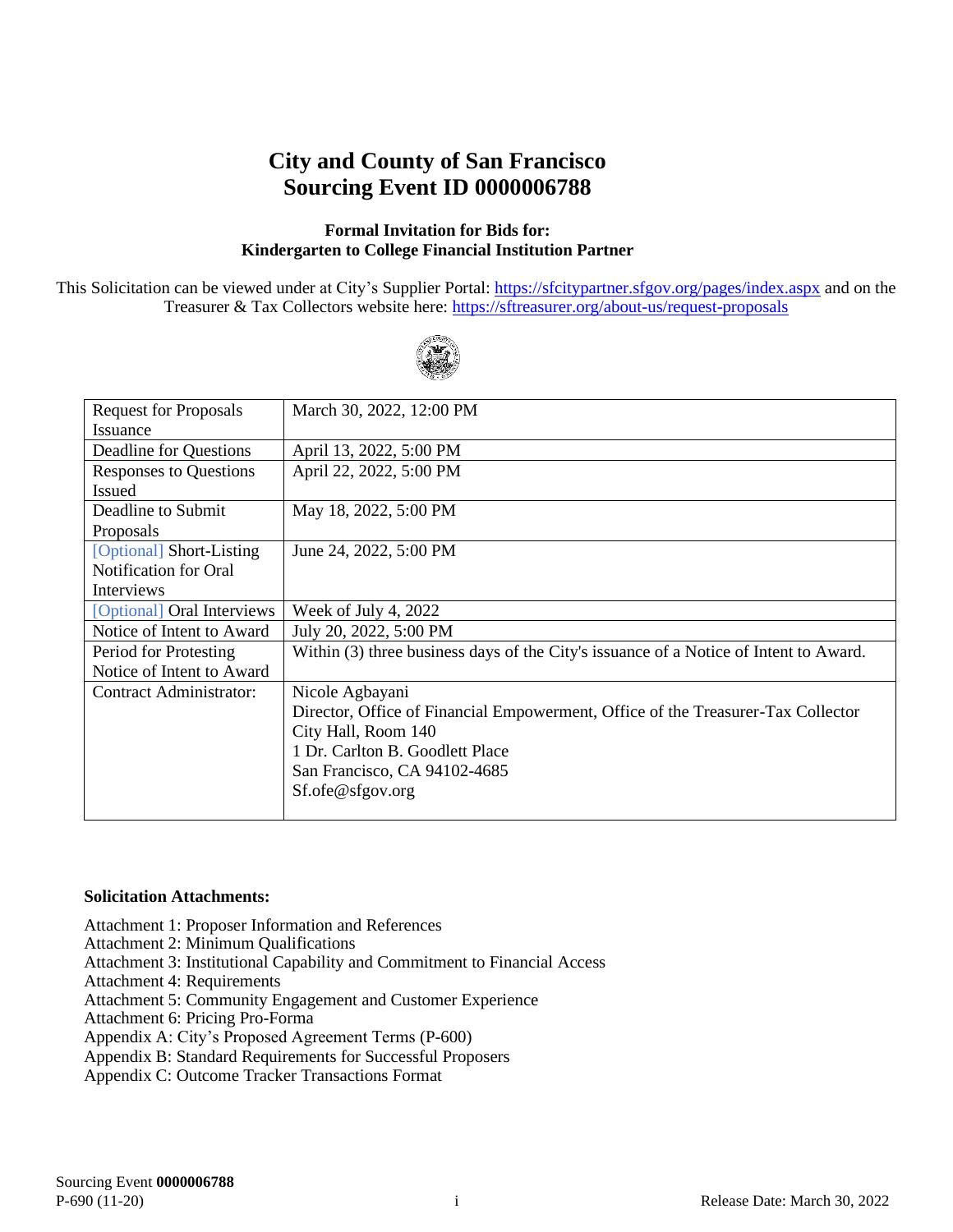#### **Table of Contents**

|           | <b>Introduction and Solicitation Schedule</b>                                                    |                |
|-----------|--------------------------------------------------------------------------------------------------|----------------|
| A.        | Introduction                                                                                     |                |
| B.        | <b>Anticipated Contract Term</b>                                                                 |                |
| C.        | Anticipated Contract Not to Exceed Amount                                                        |                |
| D.        | Cooperative Agreement                                                                            |                |
| Ε.        | Limitation on Communications During Solicitation                                                 |                |
| F.        | Solicitation Schedule                                                                            | $\overline{c}$ |
| G.        | Proposal Questions and Submissions                                                               | $\overline{c}$ |
| Η.        | Proposal Selection                                                                               | 3              |
| I.        | <b>Contract Terms and Negotiations</b>                                                           | 3              |
| J.        | <b>Protest Procedures</b>                                                                        | 3              |
| П.        | <b>City's Social Policy Requirements</b>                                                         | 4              |
| А.        | Proposers Unable to do Business with the City                                                    | 4              |
|           | Health Care Accountability Ordinance<br>B.                                                       |                |
| C.        | Minimum Compensation Ordinance                                                                   | 4<br>5         |
| D.        | First Source Hiring Program                                                                      | 5              |
| Ε.        | <b>Green Purchasing Requirements</b>                                                             | 5              |
| F.        | Other Social Policy Provisions                                                                   | 5              |
|           |                                                                                                  |                |
| Ш.        | <b>Services Requested</b>                                                                        | 5              |
| А.        | STATEMENT OF NEED                                                                                | 7              |
| B.        | ROLES AND REPONSIBILITIES                                                                        | 10             |
| C.        | <b>SCOPE OF WORK</b>                                                                             | 11             |
| IV.       | <b>Proposal Evaluation Criteria</b>                                                              | 15             |
| V.        | <b>Required Supporting Documentation</b>                                                         | <b>16</b>      |
| VI.       | <b>Minimum Qualifications (Pass/Fail)</b>                                                        | <b>16</b>      |
|           |                                                                                                  |                |
| VII.      | <b>Proposal Content</b> (100 Points)                                                             | <b>16</b>      |
| VIII.     | <b>Optional: Oral Interviews (100 Points)</b>                                                    | 20             |
|           | IX. Insurance and Bonds                                                                          | 21             |
| A.        | Insurance                                                                                        | 21             |
| <b>B.</b> | Reserved. (Performance Bond)                                                                     | 21             |
| C.        | Reserved. (Fidelity Bond)                                                                        | 21             |
| D.        | Failure to Provide Insurance and/or Bonds                                                        | 21             |
|           |                                                                                                  |                |
| Х.        | <b>Terms and Conditions for Receipt of Proposals</b>                                             | 21             |
| A.        | Solicitation Errors and Omissions                                                                | 21             |
| <b>B.</b> | Objections to Solicitation Terms                                                                 | 22             |
| C.        | Solicitation Addenda                                                                             | 22             |
| D.        | Proposal Term                                                                                    | 22             |
| Ε.        | Revision to Proposal                                                                             | 22             |
| F.        | Proposal Errors and Omissions                                                                    | 22             |
| G.<br>Η.  | <b>Financial Responsibility</b>                                                                  | 22<br>22       |
| Ι.        | Proposer's Obligations under the Campaign Reform Ordinance<br>Reservations of Rights by the City | 23             |
| J.        | No Waiver                                                                                        | 23             |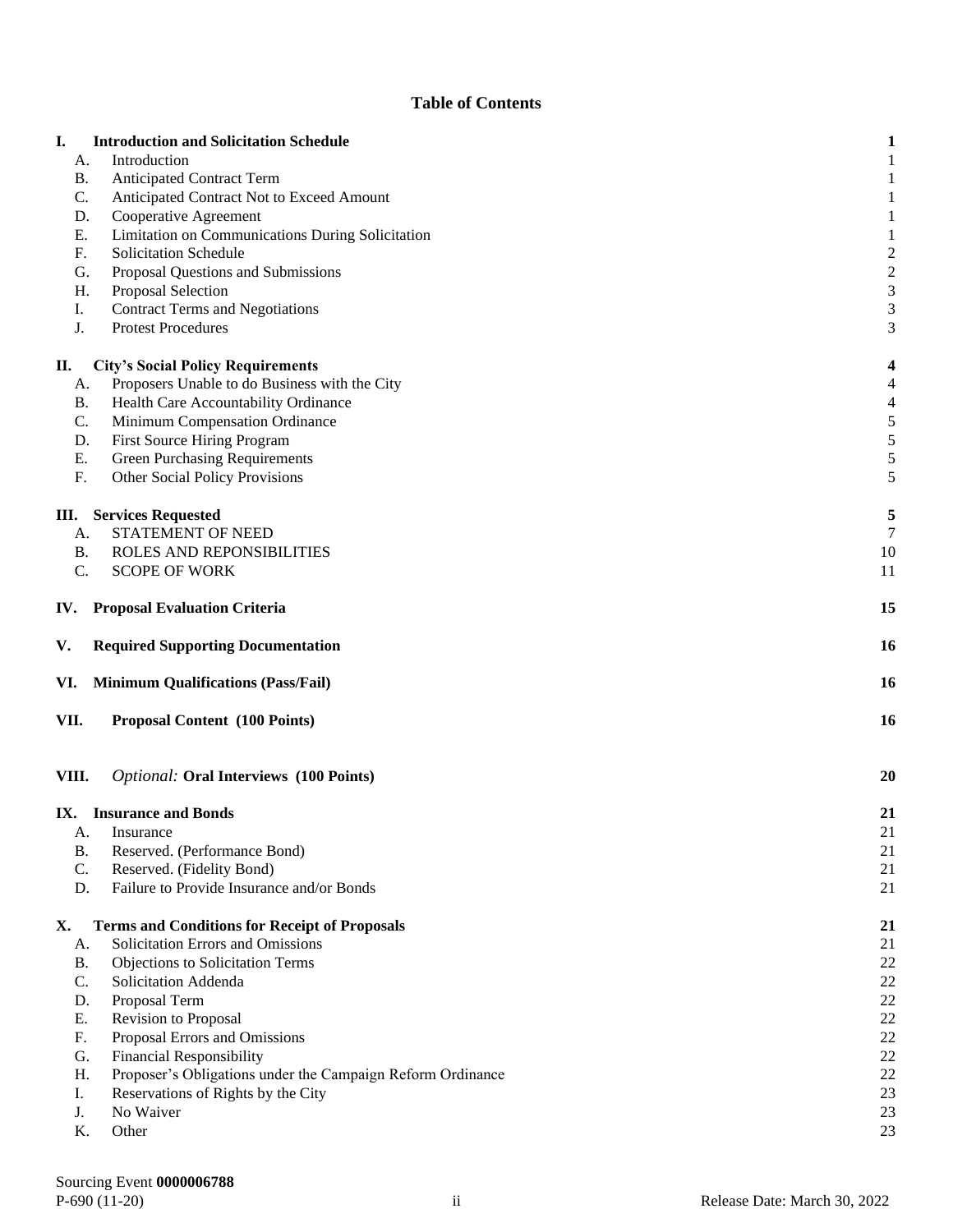## <span id="page-2-1"></span><span id="page-2-0"></span>**I. INTRODUCTION AND SOLICITATION SCHEDULE**

# **A. Introduction**

# **1. General**

Request for Proposals (hereinafter "Solicitation") is being issued by Office of the Treasurer & Tax Collector ("TTX"). TTX seeks to solicit qualified Financial Institutions ("Proposers") to provide proposals for banking services to San Francisco's universal Children's Savings Account (CSA) program, Kindergarten to College ("K2C"). The City may, at its discretion, solicit for additional proposers in the future if this will increase access, inclusion and engagement of participants and families.

# **2. Selection Overview**

The City shall award a contract to the Proposer that meets the Minimum Qualifications of this Solicitation whose Proposal receives the highest-ranking score.

# <span id="page-2-2"></span>**B. Anticipated Contract Term**

A contract awarded pursuant to this Solicitation shall be non-exclusive with an original term of five (5) years. The City at its sole, absolute discretion, shall have two options to extend the term for 3 additional years and 2 additional years respectively for a total of 10 years.

# **C. Anticipated Contract Not to Exceed Amount**

<span id="page-2-3"></span>The not to exceed ("NTE") amount for a contract awarded pursuant to this Solicitation cannot be anticipated at the time of this Solicitation.

A contract awarded pursuant to this Solicitation will result in a term, indefinite quantities, asneeded contract. There is no guarantee of a minimal amount of goods or services for any of the Proposers selected for contract negotiations or for the awarded Proposer(s). Unless otherwise specified herein, deliveries and services will be required in quantities and at times as ordered during the period of the contract. Estimated quantities, if any, stated in this Solicitation are approximations only. City, in its sole discretion, may purchase any greater or lesser quantity. City may also make purchases of items awarded pursuant to this Solicitation from other suppliers when City determines, in its sole discretion, that it is in the best interest of the City to do so.

# **D. Cooperative Agreement**

<span id="page-2-4"></span>Any other City department, public entity and non-profit made up of multiple public entities, may use this solicitation to obtain some or all of the commodities or services to be provided by Proposer under the same terms and conditions of any contract awarded pursuant to this Solicitation.

# **E. Limitation on Communications During Solicitation**

<span id="page-2-5"></span>From the date this Solicitation is issued until the date the competitive process of this Solicitation is completed (either by cancelation or final Award), Proposers and their subcontractors, vendors, representatives and/or other parties under Proposer's control, shall communicate solely with the Contract Administrator whose name appears in this Solicitation. Any attempt to communicate with any party other than the Contract Administrator whose name appears in this Solicitation – including any City official, representative or employee - is strictly prohibited. Failure to comply with this communications protocol may, at the sole discretion of City, result in the disqualification of the Proposer or potential Proposer from the competitive process. This protocol does not apply to communications with the City regarding business not related to this Solicitation.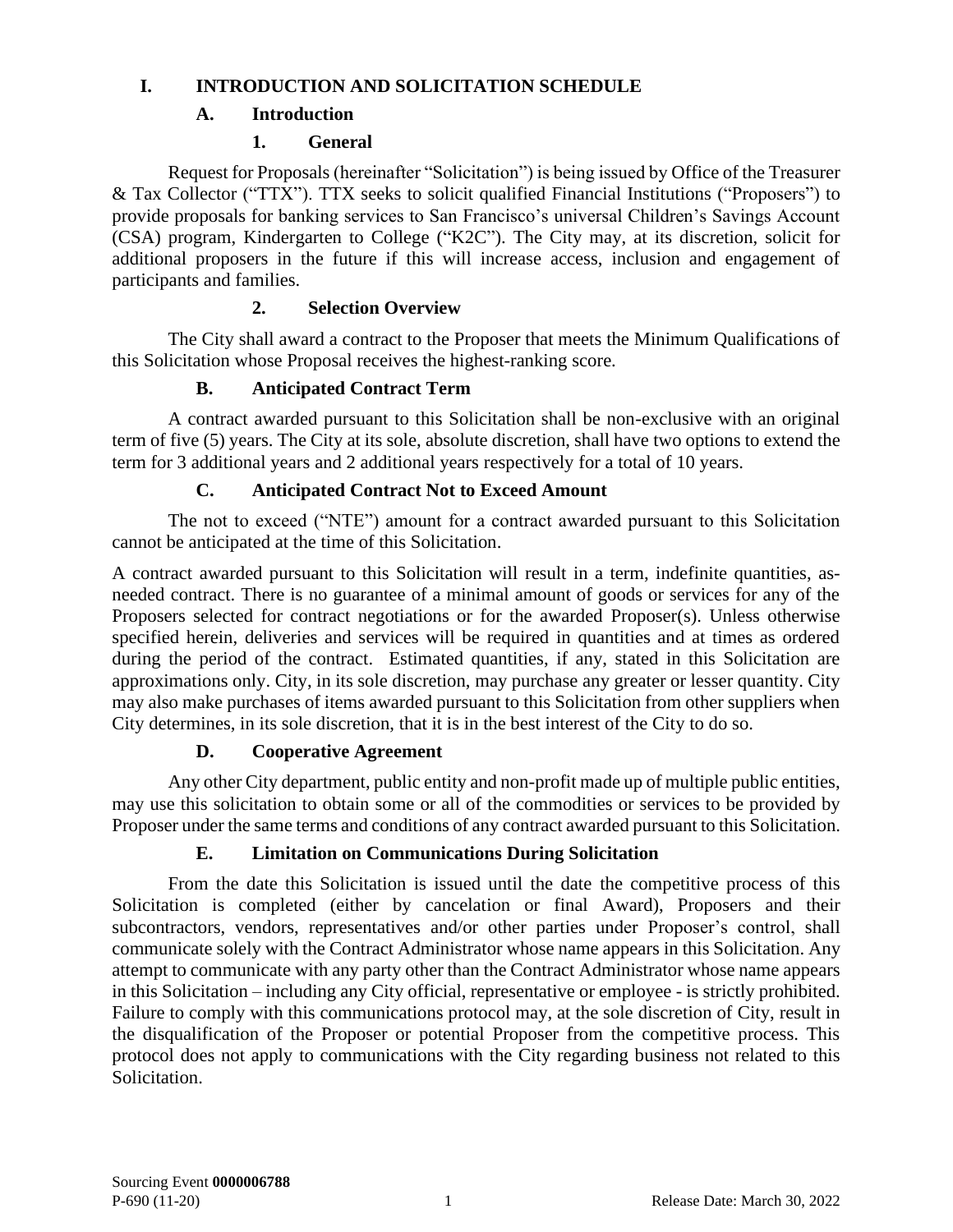# **F. Solicitation Schedule**

<span id="page-3-0"></span>The anticipated schedule for this Solicitation is set forth below. These dates are tentative and subject to change. It is the responsibility of the Proposer to check for any Addenda to this Solicitation or other pertinent information posted on the Treasurer & Tax Collector's website.

| <b>Proposal Phase</b>                           | <b>Tentative Date</b>                    |
|-------------------------------------------------|------------------------------------------|
| <b>Request for Proposals Issued</b>             | March 30, 2022, 12:00 PM                 |
| Deadline for Written Questions                  | April 13, 2022, 5:00 PM                  |
| <b>Responses to Questions Issued</b>            | April 22, 2022, 5:00 PM                  |
| Deadline to Submit Proposals                    | May 18, 2022, 5:00 PM                    |
| [Optional] Short-Listing Notification for Oral  | June 24, 2022, 5:00 PM                   |
| Interviews                                      |                                          |
| [Optional] Oral Interviews                      | Week of July 4, 2022                     |
| Notice of Intent to Award                       | July 20, 2022, 5:00 PM                   |
| Period for Protesting Notice of Intent to Award | Within (3) three business days of the    |
|                                                 | City's issuance of a Notice of Intent to |
|                                                 | Award.                                   |

## **G. Proposal Questions and Submissions**

# **1. Proposer Questions and Requests for Clarification**

<span id="page-3-1"></span>Proposers shall address any questions regarding this Solicitation to the Contract Administrator. Proposers who fail to submit questions concerning this Solicitation and its requirements will waive all further rights to protest based on the specifications and conditions herein. **Questions must be submitted by email to the Contract Administrator whose name and contact information appears on the cover page of this Solicitation no later than the deadline for submission of written questions or requests for clarification.** A written Addendum will be executed addressing each question and answer and posted publicly. It is the responsibility of the Proposer to check for any Addenda and other updates that will be posted on the Treasurer & Tax Collector's website here:<https://sftreasurer.org/about-us/request-proposals>

#### **2. Proposal Format**

Proposals must be created using a word processing software (e.g. Microsoft Word or Excel) and typed in a serif font (e.g.-Times New Roman). The document must have page margins of at least .5" on all sides. Information must be provided at a level of detail that enables effective evaluation and comparison between Proposals. Failure to follow formatting, submission, or content requirements, as well as page limit restrictions (if any), may negatively impact the evaluation of your Proposal.

#### **3. Time and Place for Submission of Proposals**

Prior to the Proposal submission deadline, Proposers must email completed proposal to the Contract Administrator whose name and contact information appears on the cover page to this Solicitation. Late submissions will not be considered. Each original Proposal received will be screened to ensure that all content required by this Solicitation is included. Partial or complete omission of any required content may disqualify Proposals from further consideration. Late Proposal submissions will not be considered and failure to adhere to the above requirements may result in the complete rejection of your Proposal.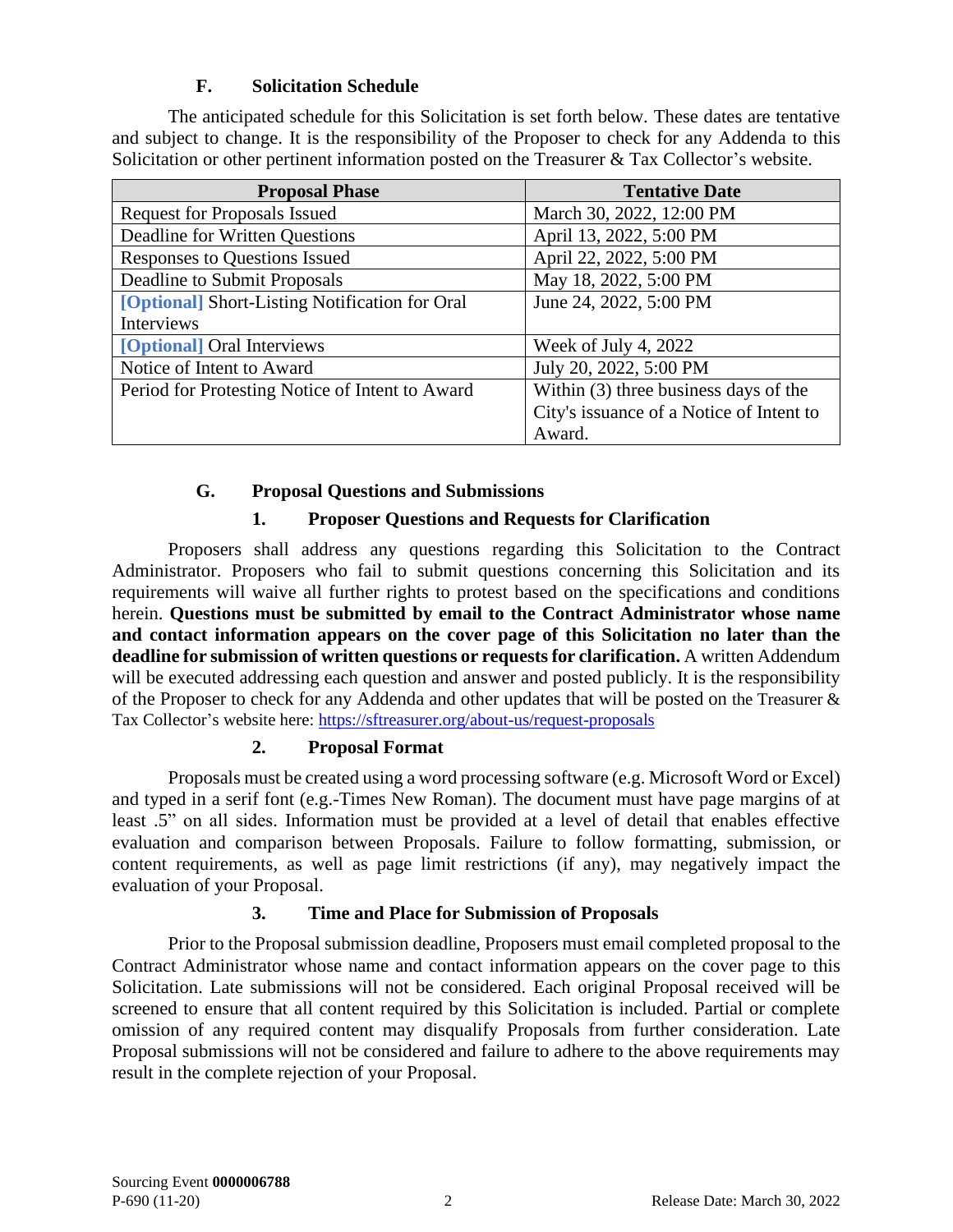# <span id="page-4-0"></span>**H. Proposal Selection**

The acceptance and/or selection of any Proposal(s) shall not imply acceptance by the City of all terms of the Proposal(s), which may be subject to further approvals before the City may be legally bound thereby.

# **I. Contract Terms and Negotiations**

<span id="page-4-1"></span>The successful Proposer will be required to enter into an Agreement substantially in the form of the Agreement attached hereto as Appendix A, "City's Proposed Agreement Terms". If Proposer is unable to accept City's Proposed Agreement Terms substantially in the form presented, Proposer shall include a revised copy of City's Proposed Agreement with its Proposal. The revised copy of the Proposed Agreement must clearly:

- (1) Mark those section to which it objects;
- (2) Set forth Proposer's alternative terms with respect to each such section; and
- (3) Explain the basis for each proposed change.

If a satisfactory contract(s) cannot be negotiated in a reasonable time, the City, in its sole discretion, may terminate negotiations. Upon termination of negotiations, City may begin negotiation with the Proposer that meets the Minimum Qualifications of this Solicitation whose Proposal receives the next highest-ranking score.

<span id="page-4-2"></span>A revised, or redlined, copy of Appendix A, City's Proposed Agreement Terms, will be requested within ten days of the notice of Intent to Award to the selected Proposer.

# **J. Protest Procedures**

## **1. Protest of Non-Responsiveness Determination**

Within (3) three business days of the City's issuance of a Notice of Non-Responsiveness, a Proposer may submit a written Notice of Protest of Non-Responsiveness. The Notice of Protest must include a written statement specifying in detail each and every one of the grounds asserted for the protest. The Notice of Protest must be signed by an individual authorized to represent the Proposer, and must cite the law, rule, local ordinance, procedure or Solicitation provision on which the protest is based. In addition, the Notice of Protest must specify facts and evidence sufficient for the City to determine the validity of the protest.

# **2. Protest of Non-Responsible Determination**

Within (3) three business days of the City's issuance of a Notice of Non-Responsibility, a Proposer may submit a written Notice of Protest of Non-Responsibility. The Notice of Protest must include a written statement specifying in detail each and every one of the grounds asserted for the protest. The Notice of Protest must be signed by an individual authorized to represent the Proposer, and must cite the law, rule, local ordinance, procedure or Solicitation provision on which the protest is based. In addition, the Notice of Protest must specify facts and evidence sufficient for the City to determine the validity of the protest.

#### **3. Protest of Contract Award**

Within (3) three business days of the City's issuance of a Notice of Intent to Award, a Proposer may submit a written Notice of Protest of Contract Award. The Notice of Protest must include a written statement specifying in detail each and every one of the grounds asserted for the protest. The Notice of Protest must be signed by an individual authorized to represent the Proposer, and must cite the law, rule, local ordinance, procedure or Solicitation provision on which the protest is based. In addition, the Notice of Protest must specify facts and evidence sufficient for the City to determine the validity of the protest.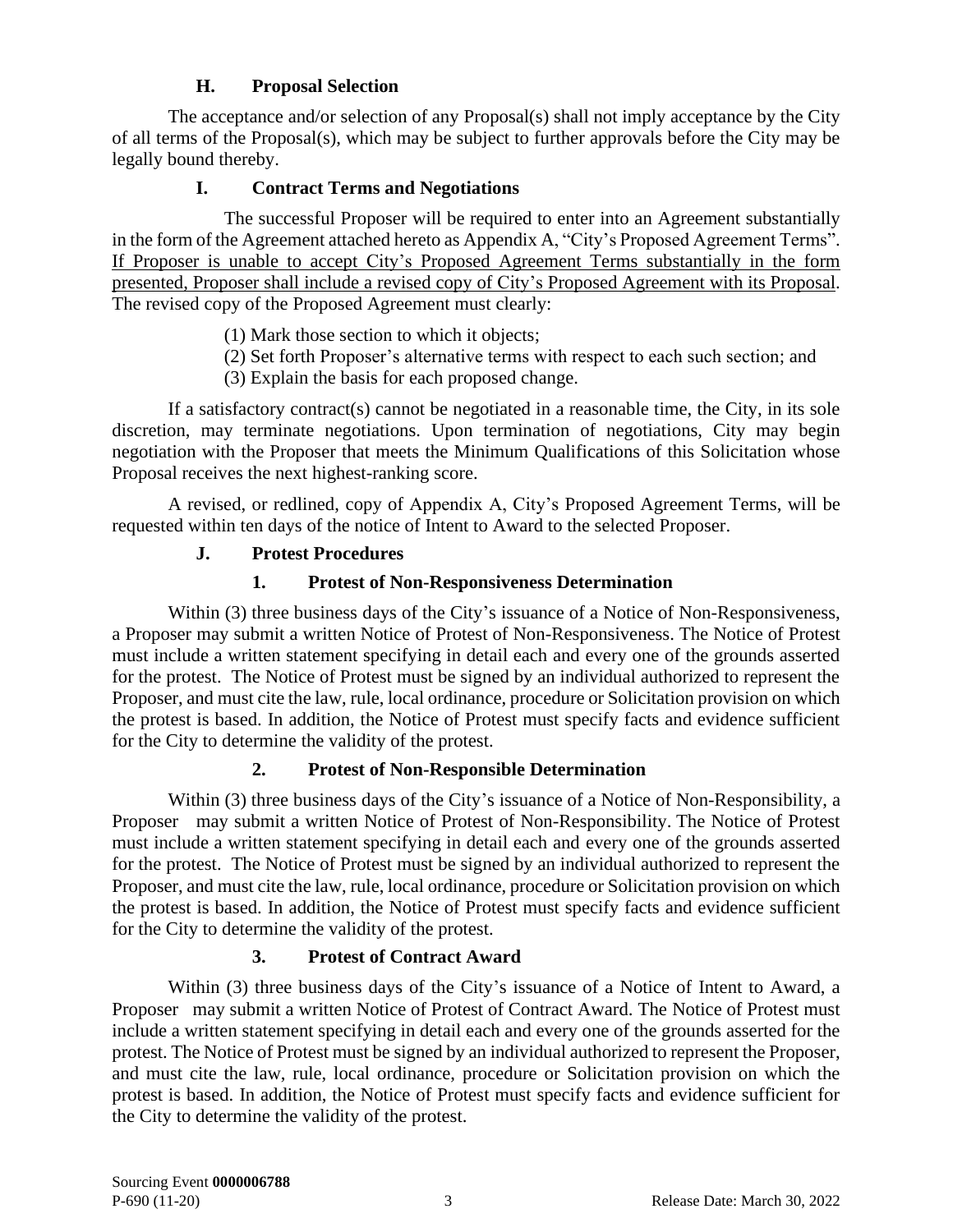## **4. Delivery of Protests**

A Notice of Protest must be written. Protests made orally (e.g., by telephone) will not be considered. A Notice of Protest must be delivered by mail or email to the Contract Administrator whose name and contact information appears on the cover page to this Solicitation and received by the due dates stated above. A Notice of Protest shall be transmitted by a means that will objectively establish the date the City received the Notice of Protest. If a Notice of Protest is mailed, the protestor bears the risk of non-delivery within the deadlines specified herein.

#### **II. CITY'S SOCIAL POLICY REQUIREMENTS**

<span id="page-5-0"></span>The San Francisco Municipal Code establishes a number of requirements for people seeking to do business with the City ("Social Policy Requirements"). These Social Policy Requirements can be found in Appendix A, City's Proposed Agreement Terms. The Social Policy Requirements set forth below are NOT intended to be a complete list of all Social Policy Requirements applicable to this Solicitation and any contracts awarded from it. Proposers are encouraged to carefully review the Social Policy Requirements applicable to this Solicitation contained in Appendix A, City's Proposed Agreement Terms.

## **A. Proposers Unable to do Business with the City**

## **1. Generally**

<span id="page-5-1"></span>Proposers that do not comply with laws set forth in San Francisco's Municipal Codes may be unable to enter into a contract with the City. Laws applicable to this Solicitation are set forth below and in Appendix A, City's Proposed Agreement Terms.

## **2. Administrative Code Chapter 12B**

A Proposer selected pursuant to this Solicitation may not, during the term of the Agreement, in any of its operations in San Francisco, on real property owned by San Francisco, or where work is being performed for the City elsewhere in the United States, discriminate in the provision of bereavement leave, family medical leave, health benefits, membership or membership discounts, moving expenses, pension and retirement benefits or travel benefits, as well as any benefits other than the benefits specified above, between employees with domestic partners and employees with spouses, and/or between the domestic partners and spouses of such employees, where the domestic partnership has been registered with a governmental entity pursuant to state or local law authorizing such registration, subject to the conditions set forth in §12B.2(b) of the San Francisco Administrative Code. *Refer to Appendix A, City's Proposed Agreement Terms for additional details related to the application of this Ordinance to a contract awarded pursuant to this Solicitation.*

#### **B. Health Care Accountability Ordinance**

<span id="page-5-2"></span>A Proposer selected pursuant to this Solicitation shall comply with the requirements of Chapter 12Q. For each Covered Employee, an awarded Proposer shall provide the appropriate health benefit set forth in Section 12Q.3 of the Health Care Accountability Ordinance (HCAO). If a Proposer selected pursuant to this Solicitation chooses to offer the health plan option, such health plan shall meet the minimum standards set forth by the San Francisco Health Commission. Information about and the text of the Chapter 12Q and the Health Commission's minimum standards available at [http://sfgov.org/olse/hcao.](http://sfgov.org/olse/hcao) Any Subcontract entered into by Proposer shall also be required to comply with the requirements of the HCAO and shall contain contractual obligations substantially the same as those set forth in this section. *Refer to Appendix A, City's Proposed Agreement Terms for additional details related to the application of this Ordinance to a contract awarded pursuant to this Solicitation.*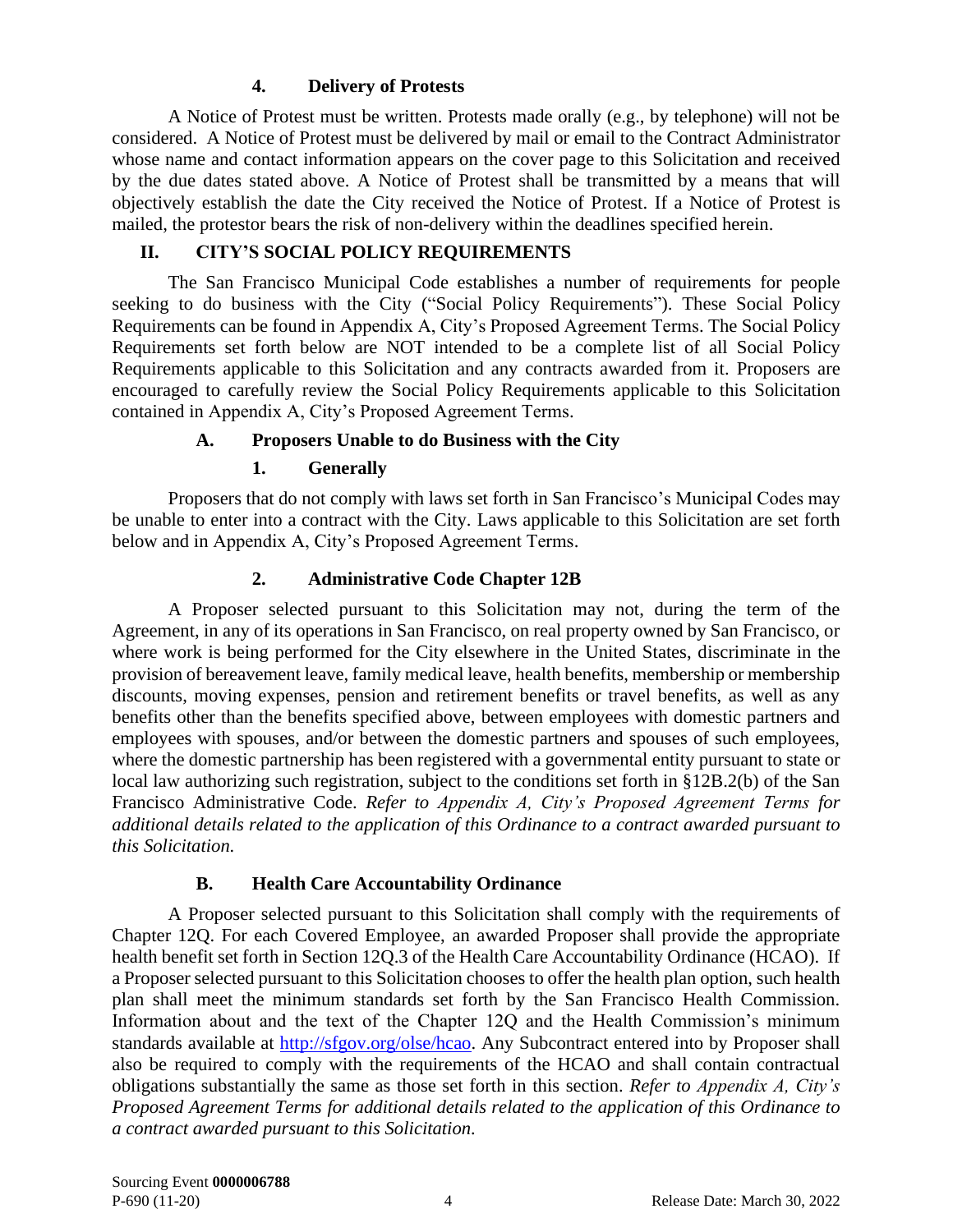# **C. Minimum Compensation Ordinance**

<span id="page-6-0"></span>A Proposer selected pursuant to this Solicitation shall comply with Administrative Code Chapter 12P. A Proposer selected pursuant to this Solicitation shall pay covered employees no less than the minimum compensation required by San Francisco Administrative Code Chapter 12P, including a minimum hourly gross compensation, compensated time off, and uncompensated time off. A Proposer selected pursuant to this Solicitation is subject to the enforcement and penalty provisions in Chapter 12P. Information about and the text of the Chapter 12P is available on the web at [http://sfgov.org/olse/mco.](http://sfgov.org/olse/mco) *Refer to Appendix A, City's Proposed Agreement Terms for additional details related to the application of this Ordinance to a contract awarded pursuant to this Solicitation..*

# **D. First Source Hiring Program**

<span id="page-6-1"></span>A Proposer selected pursuant to this Solicitation shall comply with all of the provisions of the First Source Hiring Program, Chapter 83 of the San Francisco Administrative Code that apply to this Agreement and an awarded Proposer is subject to the enforcement and penalty provisions in Chapter 83. *Refer to Appendix A, City's Proposed Agreement Terms for additional details related to the application of this Ordinance to a contract awarded pursuant to this Solicitation.*

# **E. Green Purchasing Requirements**

<span id="page-6-2"></span>In preparation for any Proposal submitted in response to this Solicitation, Proposers are required to review the City [Mandatory Green Purchasing Requirements](https://sfgov.org/oca/green-purchasing-requirements) to ensure all goods and services offered to City in response to this Solicitation comply with the City's Green Purchasing Requirements. In addition, Proposers are encouraged to refer to Appendix A, City's Proposed Agreement Terms, for additional details related to the Green Purchasing Requirements applicable to any contract awarded pursuant to this Solicitation.

# **F. Other Social Policy Provisions**

<span id="page-6-3"></span>Appendix A, City's Proposed Agreement Terms, identifies they City's applicable social policy provisions related to a contract awarded pursuant to this Solicitation. Proposers are encouraged to carefully review these terms and ensure they are able to comply with them.

# <span id="page-6-4"></span>**III. SERVICES REQUESTED**

# **General Terms**

General terms used in the Request for Proposal are defined below:

- "Proposer" –any financial institution or other entity submitting a proposal to this Request for Proposals
- "RFP" Request for Proposal
- "Contractor" the financial institution awarded a contract for services under this RFP
- "the City" the City  $&$  County of San Francisco
- "Treasurer & Tax Collector" the Office of the Treasurer & Tax Collector
- "K2C" Kindergarten to College, a program of the Office of the Treasurer  $&$  Tax Collector
- "SFUSD" San Francisco Unified School District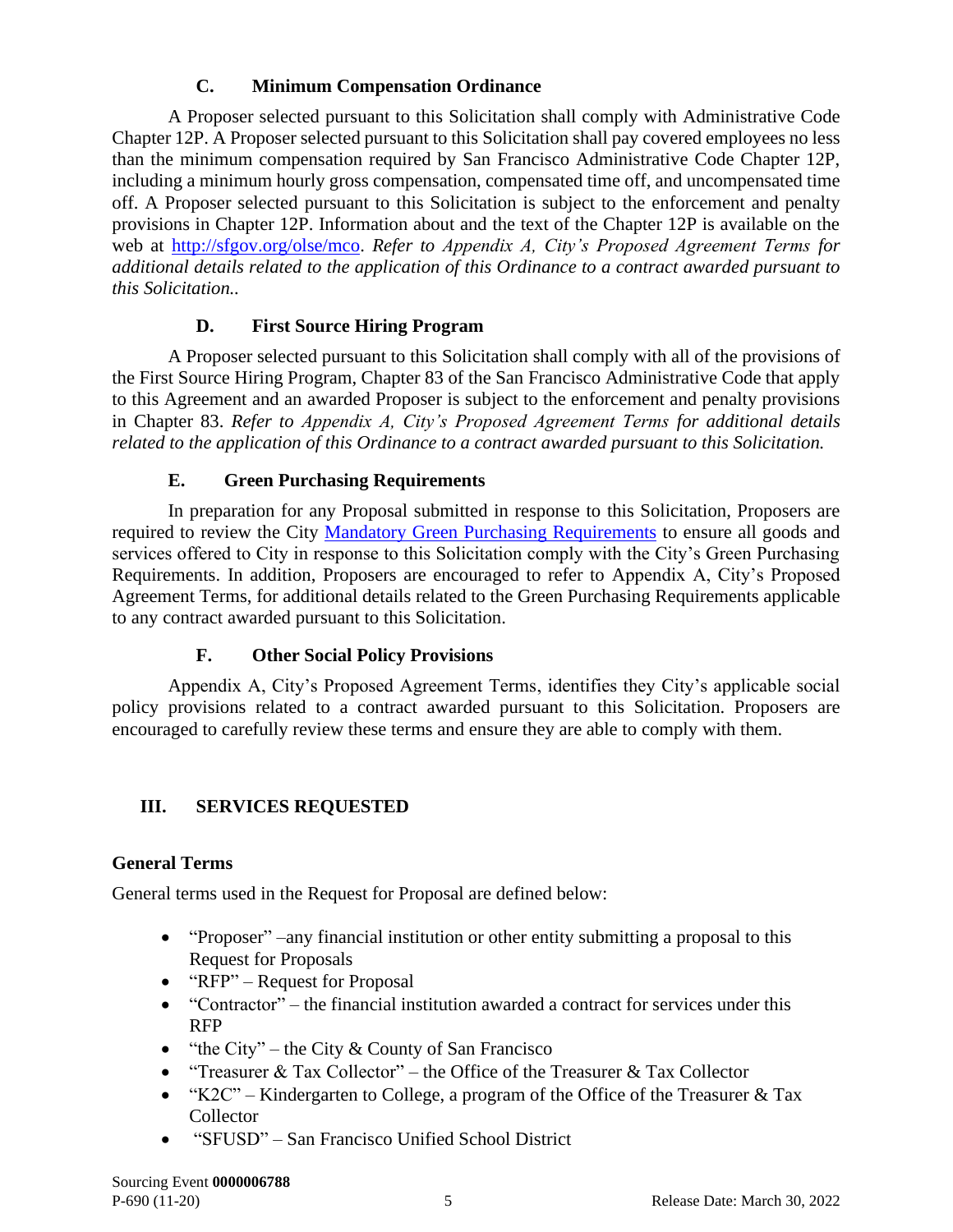- "CSA" Children's Savings Account: long-term savings and investment accounts at a financial institution
- "IS" Information System
- "Participants"—SFUSD students with accounts
- "Participant accounts" –college savings accounts for participants
- "Participant" funds funds contributed by students, families or third parties
- "Program" funds funds contributed by the City  $&$  County of San Francisco
- "College" refers to 2- or 4-year college, as well as any other accredited postsecondary option

# **Background**

CSAs are long-term savings or investment accounts that help children and their families, especially those from low-income families, build savings for the future. In Spring 2011, the City & County of San Francisco launched the first universal, publicly funded CSA program in in the country. K2C automatically opens a college savings account for every child entering the City's public schools and seeds each participant account with \$50 to put participants on a path to college from the first day of school. Subsequently, participants have the opportunity to earn additional incentives provided by the City. Examples include but are not limited to small dollar incentives provided for engaging with the account and making deposits. The idea behind K2C is simple: help families start saving by removing barriers to opening an account and providing incentives to spur family and student contributions. Learn more here:

# [www.k2csf.org](http://www.k2csf.org/)

All participants from Kindergarten through  $11<sup>th</sup>$  grade now have a Participant account for a current total of 49,358 accounts. Approximately 23% of families with an account have made a deposit into their child's account. Participant accounts now hold approximately \$10.9 million. K2C families are currently depositing more than one million dollars per year.

Of the accounts of families with savings, the amount of deposit activity varies.

- 12% make 6 or more deposits per year
- 17% make 2-5 deposits per year
- 18% make 1 deposit per year
- 53% make less than 1 deposit per year.

Approximately \$6.8 million has been contributed by families through a variety of channels reflected in the table below and this balance will grow over time.

| <b>Average Monthly Deposits: July 2021-January 2022</b> |                           |  |                       |               |  |
|---------------------------------------------------------|---------------------------|--|-----------------------|---------------|--|
| <b>Transaction Type</b>                                 | <b>Number of Deposits</b> |  | <b>Total Deposits</b> | $\frac{6}{9}$ |  |
| <b>Bill Pay</b>                                         | 1,579                     |  | 66,431.95             | 46%           |  |
| <b>Branch</b>                                           | 271                       |  | 50,108.02             | 35%           |  |
| Direct Deposit                                          | 538                       |  | 19,589.86             | 14%           |  |
| Mail                                                    | 179                       |  | 7,511.36              | 5%            |  |
| Total                                                   | 2,567                     |  | 143,641.19            | 100%          |  |

\*Note: Prior to COVID, 1% of deposits were generated through Bulk School Deposits (i.e. Deposit Days and Bank Fieldtrips).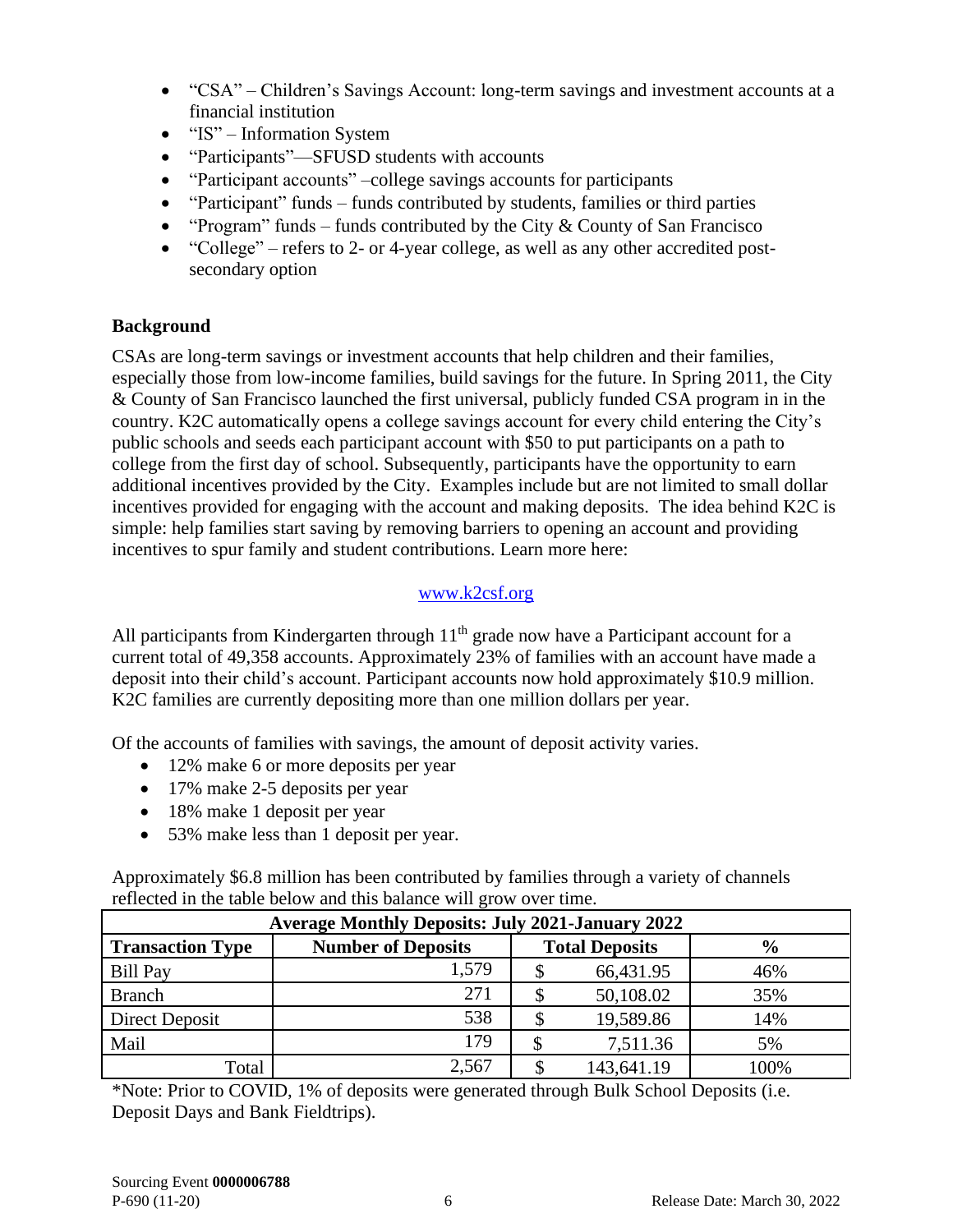The City and County is now soliciting for a financial institution ("proposer") to be the banking provider for Participant accounts – open accounts, accept deposits, and potentially disburse funds – while a separate information system vendor provides a technology platform K2C will use to administer the program, including for internal and external recordkeeping.

# **A. STATEMENT OF NEED**

<span id="page-8-0"></span>The proposer will be responsible for opening, managing, closing and disbursing upon request funds from the accounts. The accounts should allow for the features listed below.

Set Up Using Third-Party Custodial Structure: The K2C program will serve as custodian of the funds on behalf of participants, with the City serving as the account holder and participants as beneficiaries of subaccounts, or participant accounts. The primary reasons for having a thirdparty (non-parent) custodian are to:

- **Enable automation and scale** Individual parent signatures are not required to open third-party custodial accounts, allowing large numbers of participants to be automatically enrolled quickly and efficiently.
- **Secure savings** Third-party custodianship safeguards program funds, ensuring they are restricted until the participant is ready to use them to pay for postsecondary education.
- **Protect families from asset limits** Families are protected from the potential loss of federal and state benefits in public programs that place asset limits on the amount of savings and other resources recipients can accumulate without losing eligibility.

Opened Automatically: Participants are automatically enrolled in the program using public school records, without parents or guardians having to take any action. Automatic enrollment ensures all participants have an account, unless the parent or guardian chooses to opt out. K2C works with San Francisco Unified School District (SFUSD) to obtain participant data such as the participant's name, date of birth, school, student identification number, and address. No Social Security Number is provided. K2C will electronically transmit a single roster with all participant information to the Proposer for account opening twice a year. Thus, the Proposer must be able to open participant accounts or subaccounts without the use of a Social Security Number (SSN). Currently, approximately 5,000 students enroll in SFUSD each school year, the majority during the Fall semester. Ideally, Proposer will create account numbers for all participants utilizing their student identification number.

No Fees or Charges for Participants: Participants and their families will not incur any fees for the accounts, such as account use or maintenance fees. Fees on accounts, if any, will be borne by the City.

Deposit Only: The accounts must be deposit-only, meaning that funds can be deposited into the account but not withdrawn by participants. Only K2C may authorize a withdrawal.

No Minimum Contribution or Account Balance: Participants will be able to deposit any amount into the Participant account with no minimum deposit or account balance requirement.

Sourcing Event **0000006788** P-690 (11-20) 7 Release Date: March 30, 2022 Account Numbers: The Proposer will ideally utilize SFUSD student ID numbers as students' account numbers to ease administrative burden on families. Currently, K2C issues paper account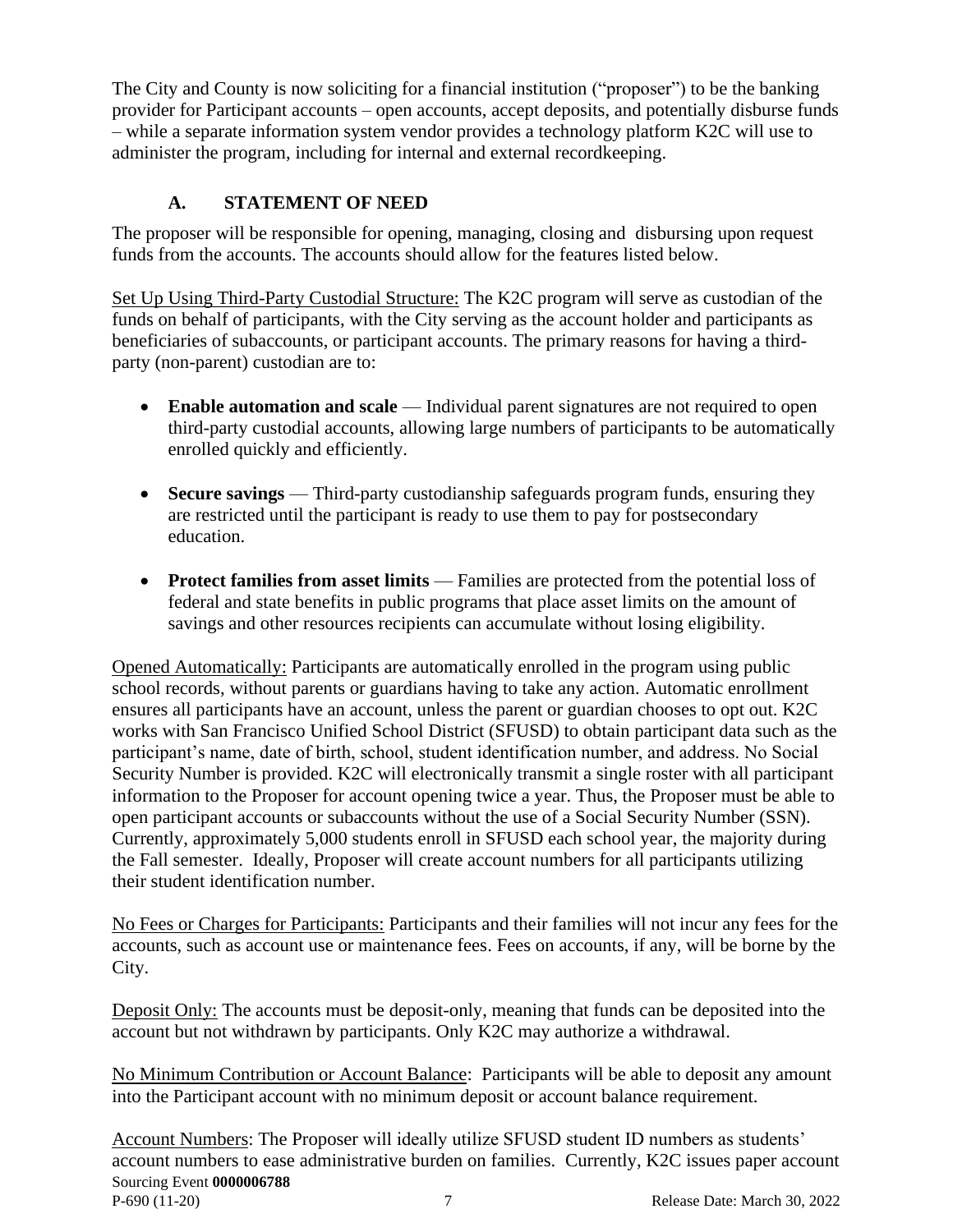cards to all participants. K2C encourages proposers to consider ways in which they can improve cards. For example, having student IDs double as account cards or creating cards that can be used by participants at ATMs to make deposits

Multiple Deposit Channels: In order to be accessible to participants and families, the Proposer should be able to accept deposits through a variety of channels, including online by Bill Pay, Automated Clearing House (ACH) or direct deposit; in-person at physical locations by cash, check, or money order; by mail; at an ATM; and by bulk deposit made by K2C. Ideally, the Proposer will have physical locations, either theirs or those of partner institutions, to accept deposits in a variety of locations across the city that are open, including during non-standard business hours (e.g., evenings and weekends). The Proposer's reach could be extended through the credit union Co-Op, Allpoint, other ATM networks, or any other deposit networks. The Proposer's reach could also be extended through one or more partnerships with financial technology (fintech) firms. The Proposer's reach could also be extended through partnership with major retailers. The Proposer's reach could be extended by other innovative means suggested by the Proposer in their proposal that support "barrier-free deposits" and increased access for participants. The City may, at its discretion, solicit for additional proposers in the future to increase access, inclusion and engagement of participants and families.

Depositors: The Proposer should accept deposits to participant accounts from any interested person or organization, including from participants themselves. To the extent allowable under Federal regulations, the Proposer should require no I.D. of participants and families making noncash deposits or small-dollar cash deposits. When required, the Proposer should accept San Francisco Unified School District-issued picture I.D as a valid form of identification when participants make cash deposits.

Customer Service and Outreach: Proposers should have a strong commitment to ensuring a high and consistent standard of customer service, including the K2C families who may not be account holders with the institution outside of their participant account. All participants should receive a level of customer service commensurate with all other customers of the Proposer, including a smooth and barrier-free deposit experience. The Proposer should be willing and energetic about participating on community engagement efforts, including but not limited to field trips to the Proposer's place of business and community deposit days.

Data Sharing with an Information System Platform: The City will utilize a third-party information system (IS) platform, VistaShare, for information management and recordkeeping, and incentive calculation. K2C will use the IS platform to track account activity and balances. Since the account structure will not be a typical savings account, the IS platform will also serve as a user portal for participants and their parents or guardians to view account balances and activity, rather than using a Proposer's online user portal. The Proposer will need to transmit account activity data to K2C's IS platform. Typically, financial institutions provide a daily transaction report directly to CSAs' IS platform at the close of business each day. The report details not just the account participant and deposit amounts, but also the branch location and type of deposit (e.g. cash, check, direct deposit, etc.) for evaluation purposes. At the end of this section is a graphic example of the process flow of a deposit to a participant's account.

Transfer & disburse funds: Upon request, the Proposer will both transfer and disburse funds when authorized by K2C.

Sourcing Event **0000006788** P-690 (11-20) 8 Release Date: March 30, 2022 *OPTIONAL*: Additional Checking Accounts: The Proposer will ideally support the automatic opening of additional city-owned demand-deposit checking accounts for students starting in high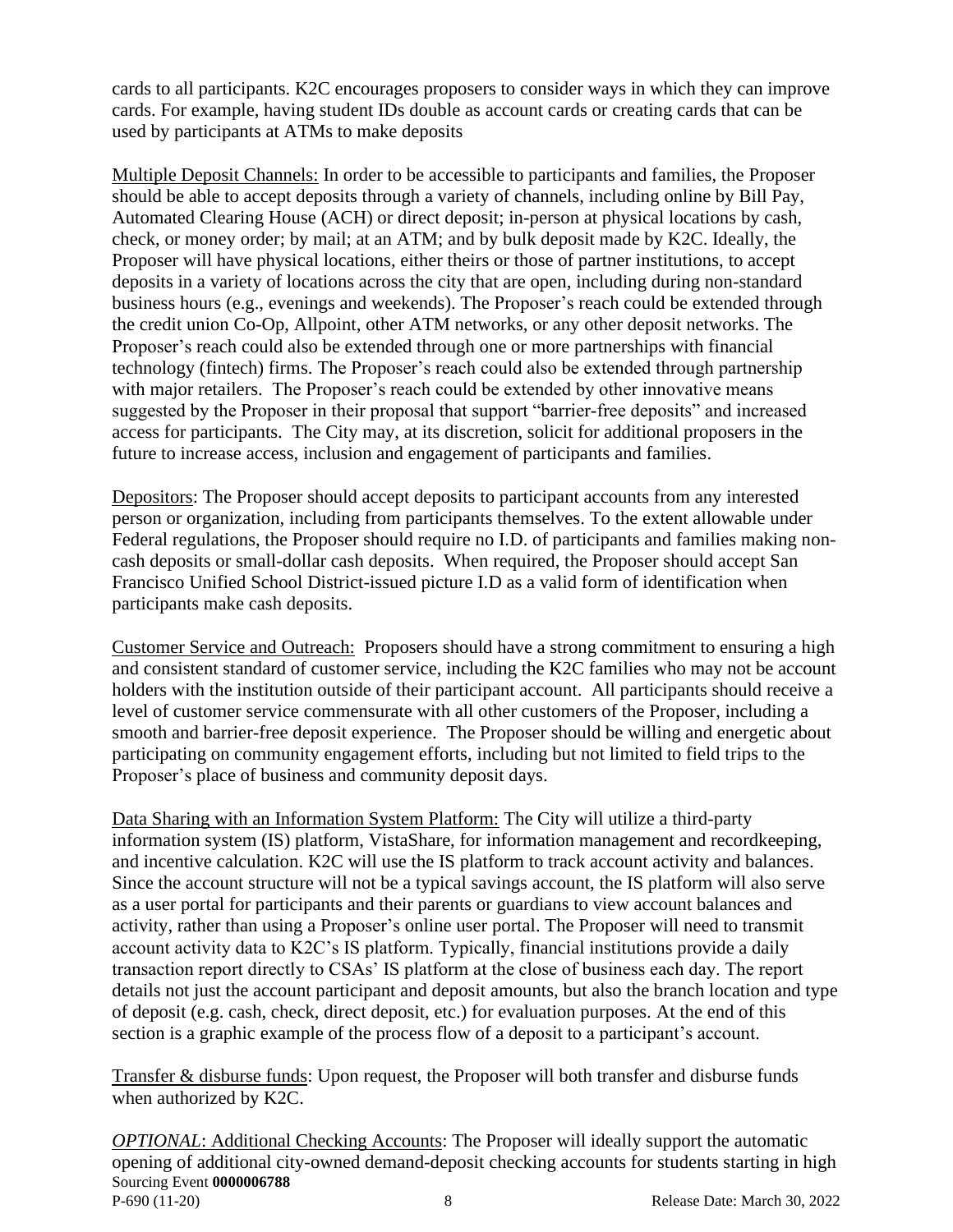school (age 14) to facilitate their access to the financial mainstream. The Proposer will specify if they may be opened as custodial or non-custodial youth checking accounts. Similar to Participant accounts, these accounts may be opened using student ID's and without additional ID requirements or a social security number and can be used fee-free for basic checking account activities (view account balance, make deposits, deposit or withdraw cash from a branch or ATM, receive direct deposits, make payments via billpay) with no hidden fees or overdraft charges. If designed to be custodial youth accounts, then when students turn 18, they can ideally transition these accounts to be non-custodial by providing required identification/documentation.

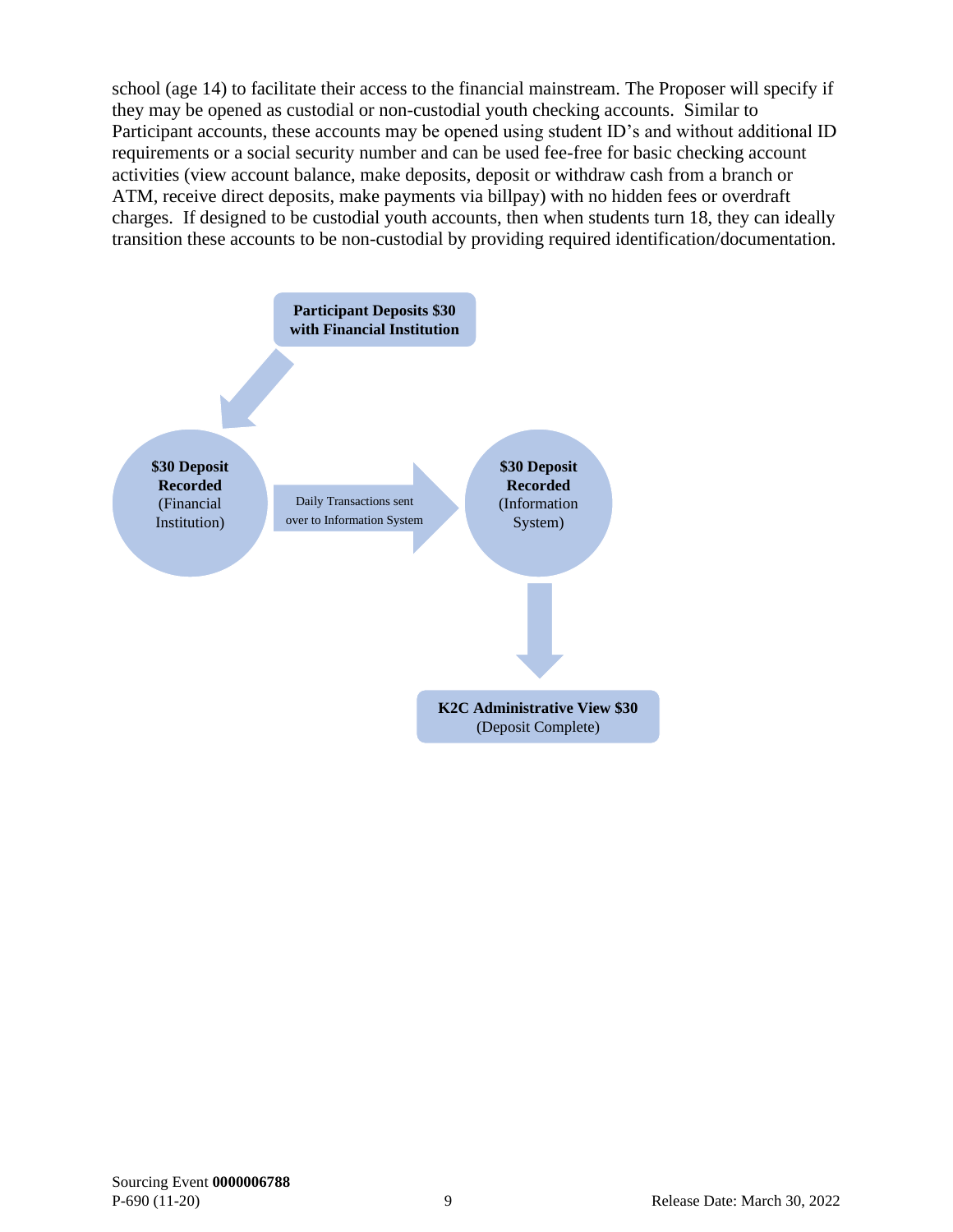#### **B. ROLES AND REPONSIBILITIES**

#### <span id="page-11-0"></span>**1. City**

The City is responsible for administering the K2C Program, including enrolling participants, outreach and engagement, and partnering with local organizations.

Administration: K2C opens approximately 5,000 new participant accounts each school year and currently maintains 49,358 total accounts. The City currently maintains custodial accounts with a financial institution. Each participant has a unique account number associated with their account to make deposits (ideally in the future state this number will be the student's SFUSD ID number). The sub-accounts are for deposits only. K2C manages all opening and closing of accounts. See Appendix C for the process used to create participant accounts.

Outreach and Engagement: SFUSD currently serves a diverse student population of 32% Latinx, 33% Asian, 7% African American, 17% other and 12% White. Approximately 50% of active savers in K2C are parents or guardians of participants eligible for free or reduced-priced lunch, mirroring the percentage of eligible SFUSD students more broadly. K2C currently engages participants and their families in a variety of ways to help them build a college-going mindset and realize their intention to save for post-secondary education, including K2C-led field trips to a local branch to teach participants how to make a deposit directly into their Participant account, and field trips for some participants' parents who have never had a formal bank account. Additionally, K2C engages community-based organizations and school ambassadors to promote K2C to participants, families, school staff and other stakeholders. K2C will consider new outreach activities that it or the Proposer identifies.

Deposit Events: K2C currently works with community organizations and schools to host deposit events, in which all participants in a school or another non-bank community event can make a deposit into their account. These deposits are collected and deposited to a financial institution as a 'bulk deposit'. K2C then provides instructions to the financial institution to allocate these deposits into the respective participants' accounts. K2C also hosts deposit days at City Hall, and K2C welcomes a Proposer capable and willing to facilitate the success of non-bank community deposit events, including the ability to accept and process bulk deposits. It may also include facilitation of deposits at community locations through potentially accepting deposits onsite, supporting transit of deposits after an event, or other services.

#### **2. Information Systems Vendor**

The IS vendor provides an online platform for K2C to administer K2C, and participants and parents or guardians to view account balances and activity. This RFP does not request proposals for the IS vendor. At this time, the City's IS vendor is VistaShare:

> VistaShare, LLC 1400 Technology Drive Harrisonburg, VA 22802 USA 866-828-4782 www1.vistashare.com

See Appendix C for details on data file format VistaShare uses for daily transaction transmission.

There are ongoing discussions with the vendor to improve financial data through imports and in the Outcome Tracker portal (user interface), these specifications are subject to change.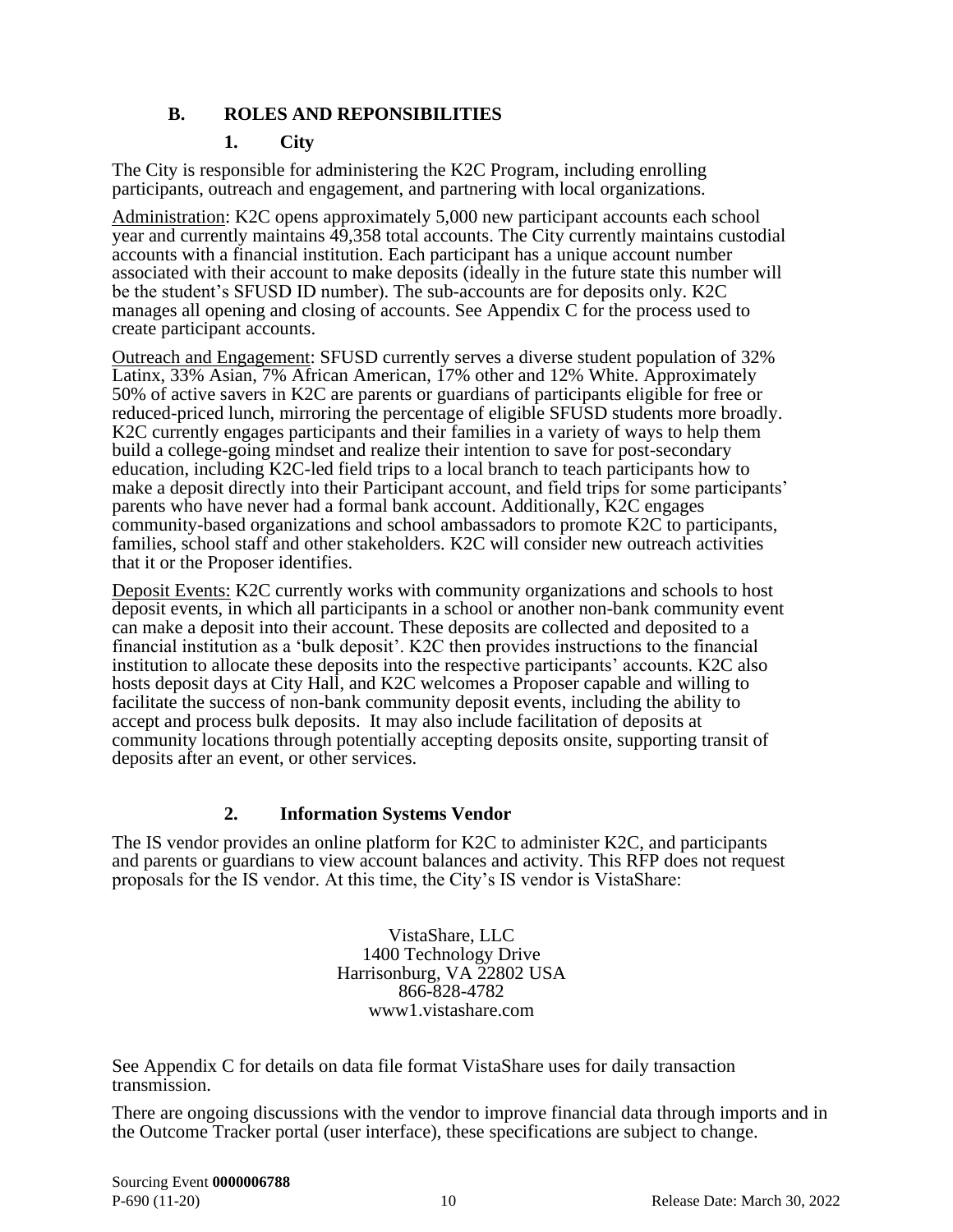## **3. Financial Institution ("Proposer")**

The Proposer will set up a custodial account structure to accommodate Participant accounts; work with K2C to open approximately 5,000 accounts each year; close accounts as directed by K2C; maintain all Participant accounts; receive deposits made by participants and their families; transfer account data to K2C's IS platform; provide training and support to branch and other relevant staff members who interact with participants and their families; provide basic customer service to K2C participants and their families; support K2C to resolve customer service issues for participants and families; coordinate with K2C to host bank branch field trips throughout the year to Proposer's place(s) of business and other opportunities to solicit donations on the community; and disburse funds upon request to participants as directed by K2C.

K2C is open to a wide variety of Proposers, including local and national banks and credit unions, internet-only, challenger banks and other financial technology companies or some combination or partnership of any of the above – so long as the Proposer is able to provide the services listed in the RFP. A Proposer may partner with another organization to offer some of the services; for example, a Proposer without a presence in San Francisco may partner with a local credit union or other entity to bid for these services.

#### **C. SCOPE OF WORK**

<span id="page-12-0"></span>The key description of services, process and reporting requirements of the Proposer are outlined below. The Scope of Services is to be used as a general guide and is not intended to be a complete list of all work necessary to complete the project. Proposers should use this description when designing their proposal. However, Proposers may suggest additions that will, in their estimation, make the program more effective and differentiate their proposal.

#### **1. Open and close accounts**

- **a.** Set Up Custodial Account Structure: The Proposer will set up a custodial account structure to hold funds for all K2C participants that:
	- o Allows for automatic account opening without action from parents or guardians
	- o Requires no SSN
	- o Is deposit only
	- o Charges no fees to participants
	- o Requires no minimum deposit
	- o Requires no minimum account balance
	- o Differentiates between seed (City), incentive (philanthropic) funds, and participant contributions.
- **b.** Utilize SFUSD ID number as account number and issue account cards: The Proposer will ideally utilize the students' SFUSD ID number as account number and will issue participant account cards that, minimally, contain participant's Participant account number.
- **c.** Migrate existing funds and data: The Proposer will coordinate closely with K2C and its existing financial institution to migrate funds and data for the current  $\sim 50,000$  Participant accounts.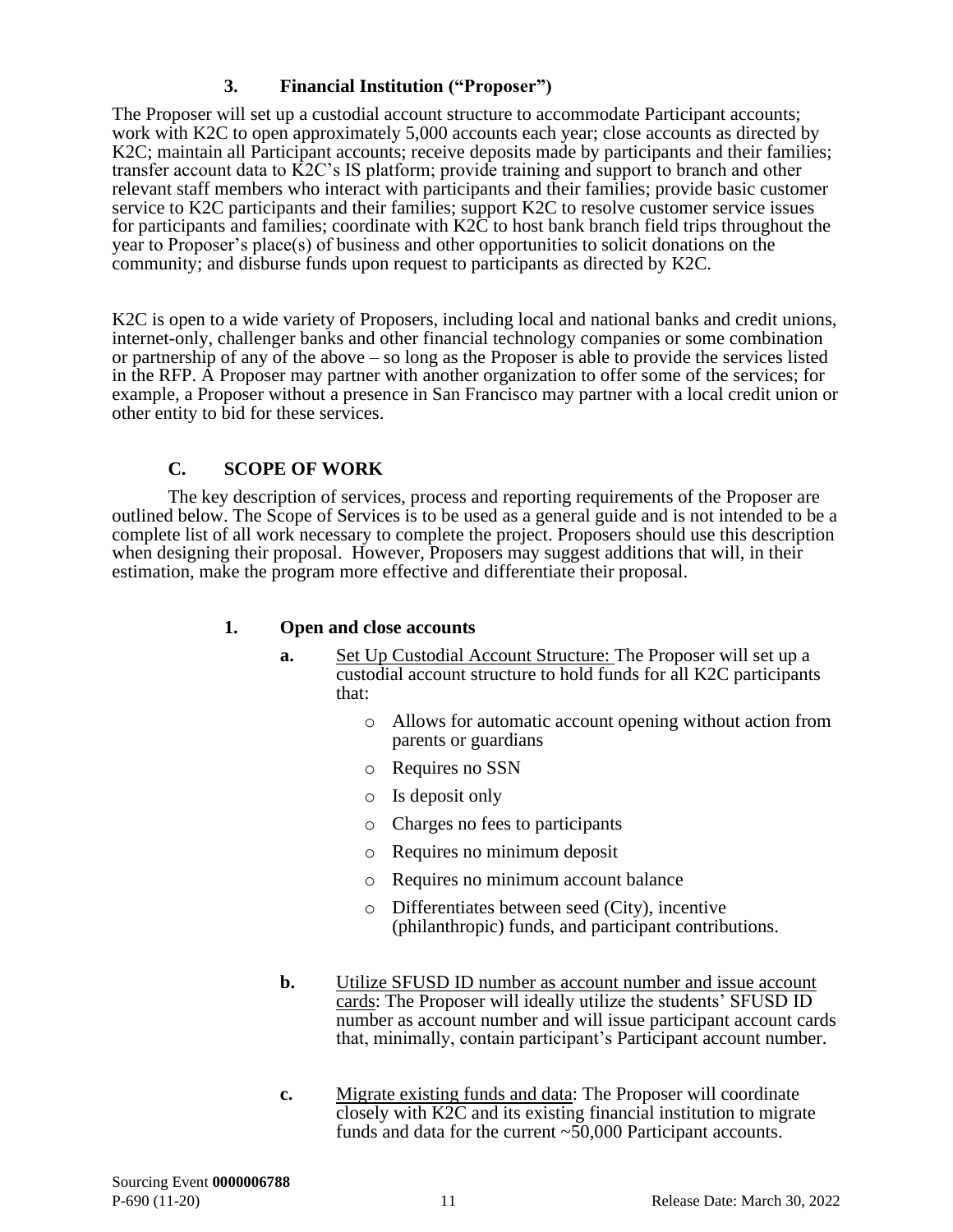- **d.** Open new accounts: The Proposer will open accounts for up to 10,000 new participants each year using basic participant account data provided by K2C: participant name, date of birth, address, school, unique identifier (student identification number).
- **e.** Maintain existing accounts: The Proposer will maintain approximately 60,000 – 70,000 total participant accounts at full enrollment.
- **f.** Close accounts: The Proposer will close Participant accounts periodically at K2C's instruction.

#### **2. Accept deposits**

- **a.** Accept participant and family deposits: The Proposer will accept contributions to participant accounts that reduce barriers to access and:
	- o Charge no fees to participants
	- o Require no minimum deposit
	- o Require no minimum account balance
	- o Require no I.D. of participants and families making noncash deposits or small-dollar cash deposits (to the extent allowable under Federal regulation)
	- o Allow participants to make cash deposits with valid I.D. including student I.D.
	- o Can be made through multiple channels, including at a minimum by U.S. Postal Mail, via Electronic Funds Transfer (such as Bill Pay, Automated Clearing House (ACH) and direct deposit), and In-person by check, money order or cash, and potentially other options such as:
		- a) ATM
		- b) Financial technology partner application(s) such as Green Dot
		- c) Via major retailer(s) such as CVS
		- d) Any other that may increase access and inclusion
- **b.** Facilitate deposits at community locations: The Proposer may support deposit days at community locations outside of Proposer's place of business, like schools. Facilitation of deposits at community locations may include but is not limited to accepting deposits onsite and supporting transit of deposits after an event.
- **c.** Accept and process bulk deposits: The Proposer will accept and process bulk deposits made on behalf of a group of participants following a deposit day event at community locations. An example of a deposit day event is a student fieldtrip to City Hall in which students bring small dollar cash or check deposits, which are received by the Treasurer's Cashiering Unit. Once all of the individual deposits have been collected, a bulk deposit will be made to the Proposer with instructions for assignment of funds to specific participant accounts. Proposer will subsequently process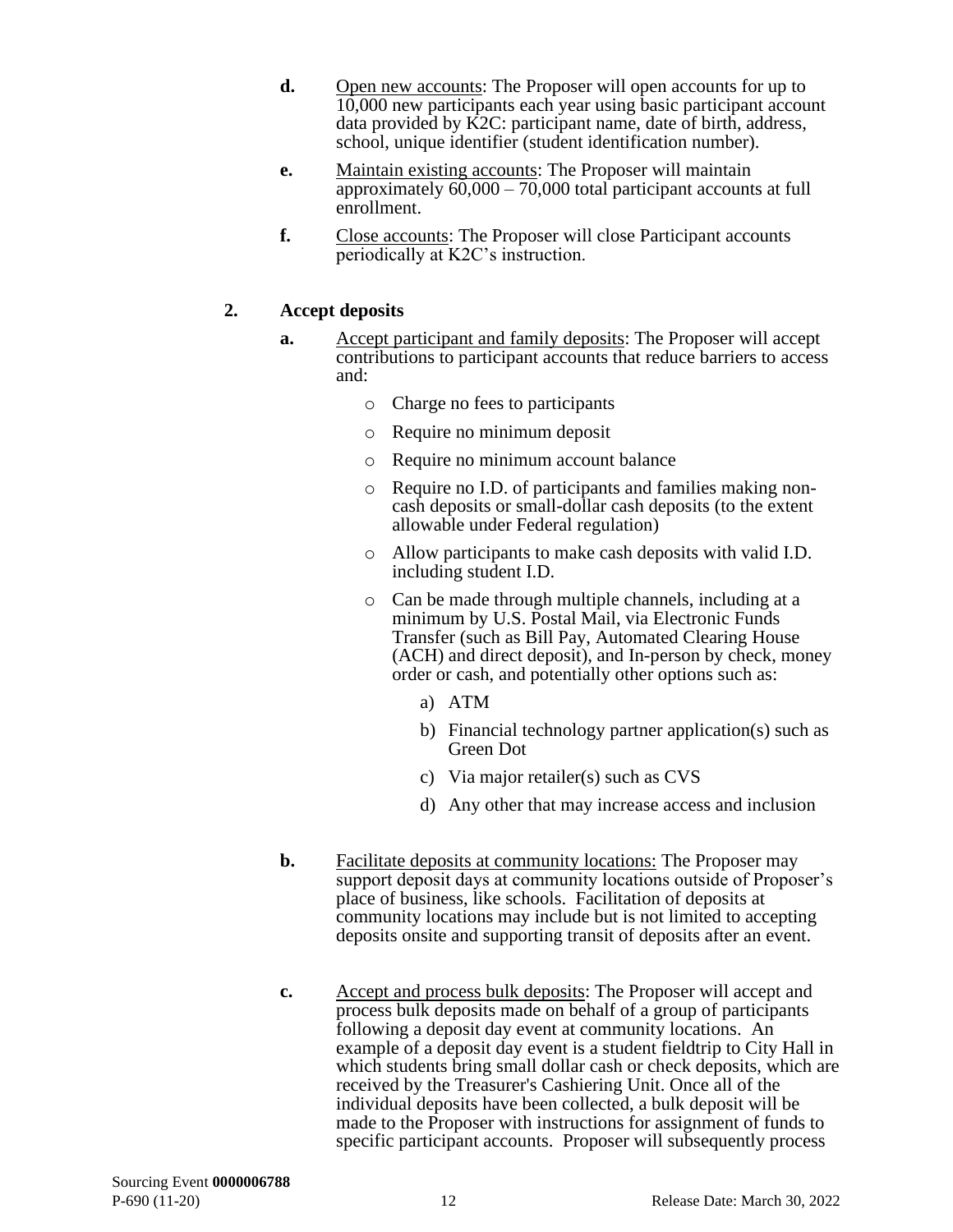bulk deposit by assigning participant funds to the appropriate participant accounts.

#### **3. Provide customer service**

- a. Provide customer service: The Proposer will commit to ensure a high and consistent standard of customer service to K2C families and participants. The Proposer will provide account numbers to families at branches or other deposit locations, as necessary, and confirm deposits made to participant accounts, through option of receipt for transaction. The Proposer will resolve other customer service issues as appropriate.
- b. Support K2C's customer service: The Proposer will work with K2C program staff in a timely manner to resolve customer issues and provide K2C information required to confirm deposits made to participant accounts, resolve deposit discrepancies, and track customer service issues.

#### **4. Track account activity**

- **a.** Support K2C Information System Sharing: The Proposer will develop protocols and systems needed to share account activity data between the Proposer and information system platform (e.g., APIs), in collaboration with the City's information system vendor.
- **b.** Transmit Account Data Daily: The Proposer will transmit account data with K2C's information system, including deposit and account balance data at least daily.

#### **5. Support K2C outreach**

- **a.** Training and Support: The Proposer will provide ongoing training and support to branch staff to ensure a high and consistent standard of quality customer service to K2C families and participants.
- **b.** Accommodate Field Trips to Proposer's place of business: The Proposer will host 20-50 field trips to their place(s) of business for participants and families throughout the school year organized, agreed in advance and coordinated by K2C.

#### **6. Transfer funds**

**a.** Transfer funds: The Proposer will transfer funds on a regular basis to the City and County of San Francisco or any other authorized entity for investment.

#### **7. Disburse funds upon request**

**a.** Disburse funds upon request to participants: The Proposer may disburse funds via check, ACH, prepaid card and other channels to participants or other entities (e.g. Scholarshare 529 program) when K2C authorizes such disbursements.

#### **8.** *OPTIONAL:* **Offer additional checking accounts**

**a.** Proposers will ideally automatically open youth checking accounts: fee-free demand-deposit checking accounts for all K2C participants starting in high school utilizing student information provided by K2C to provide students with barrier-free access to a checking account and the financial mainstream. The Proposer will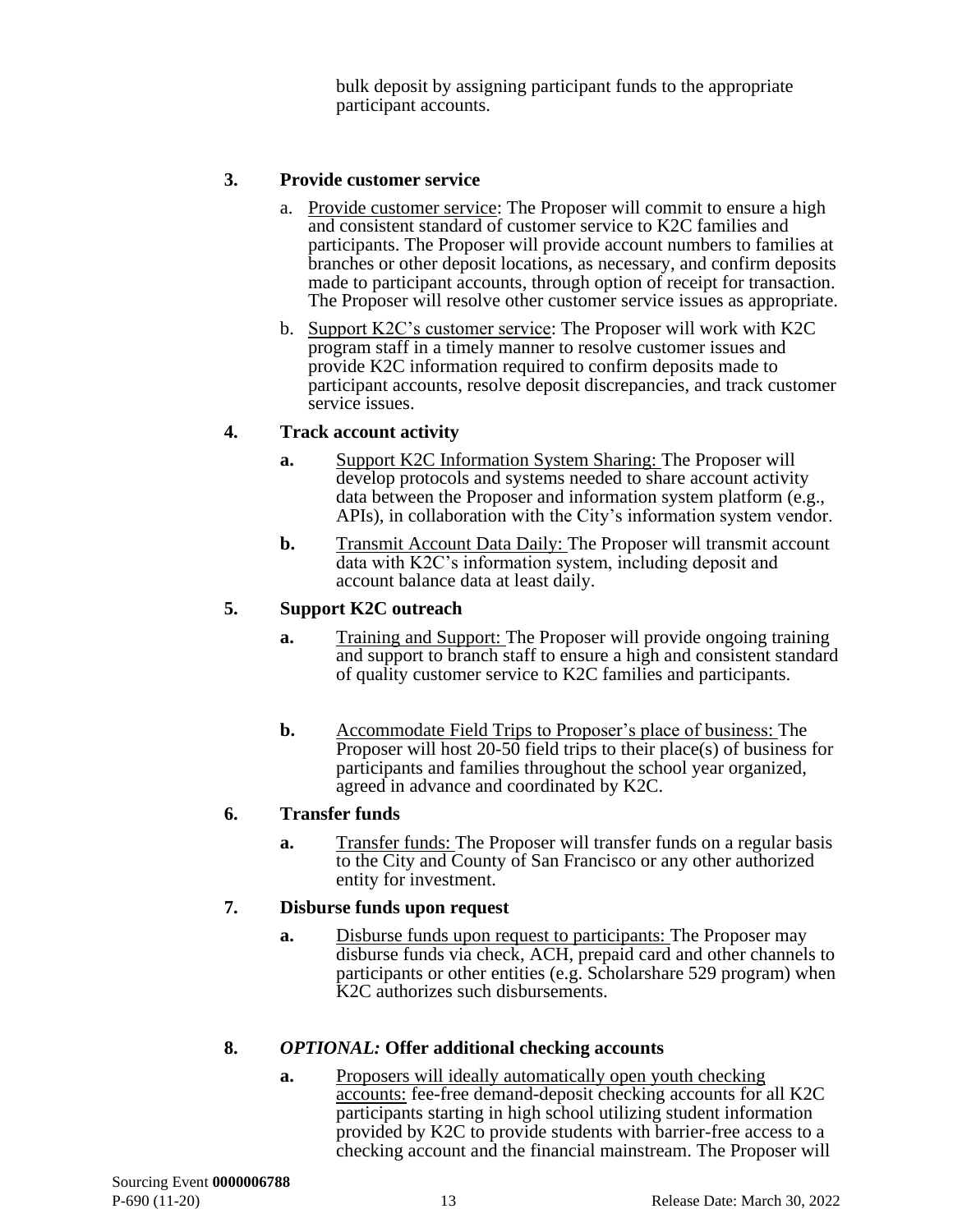specify if they may be opened as custodial and/or non-custodial accounts.

**b.** Transfer account ownership: If designed to be custodial youth accounts, then when student turns 18 and provides required documentation, ideally provide option to transfer account to students' name.

#### **9. Process Requirements**

- **a.** The Proposer shall participate in all meetings as required by K2C.
- **b.** The Proposer shall participate, as required, by City, State and/or Federal government in evaluative studies designed to show the effectiveness of services. Awarded Contractors agree to adhere to the requirements of and participate in the evaluation program and management information systems of the City. The City agrees that any final reports generated through the evaluation program shall be made available to Contractor within 30 working days of receipt of any evaluation report and such response will become part of the official report.
- **c.** Any information shared between the Proposer, the City and other providers about K2C participants shall be communicated in a secure manner, with appropriate release of consent forms and in compliance with The Family Educational Rights and Privacy Act (FERPA) and City policies.

#### **10. Reporting Requirements**

- **a.** The Proposer shall submit standard account statements in a timely manner to K2C.
- **b.** The Proposer shall provide Ad Hoc reports, as required, and respond to requests in a timely manner. Any information shared between the Proposer, TTX and other providers about recipients will be communicated in a secure manner, with appropriate release of consent forms and in compliance with The Family Educational Rights and Privacy Act (FERPA).

#### **11. Reconciliation and Account Maintenance**

- **a.** The Proposer shall be responsible for full monthly reconciliation of all accounts associated with K2C.
- **b.** The Proposer will participate in all audit requirements, as necessary.

#### **12. Socially Responsible Banking**

The City and County is striving to partner with an institution that has a commitment and dedication to the communities we serve. The Office has a responsibility to ensure that public funds are secured with a fiscally sound and healthy institution,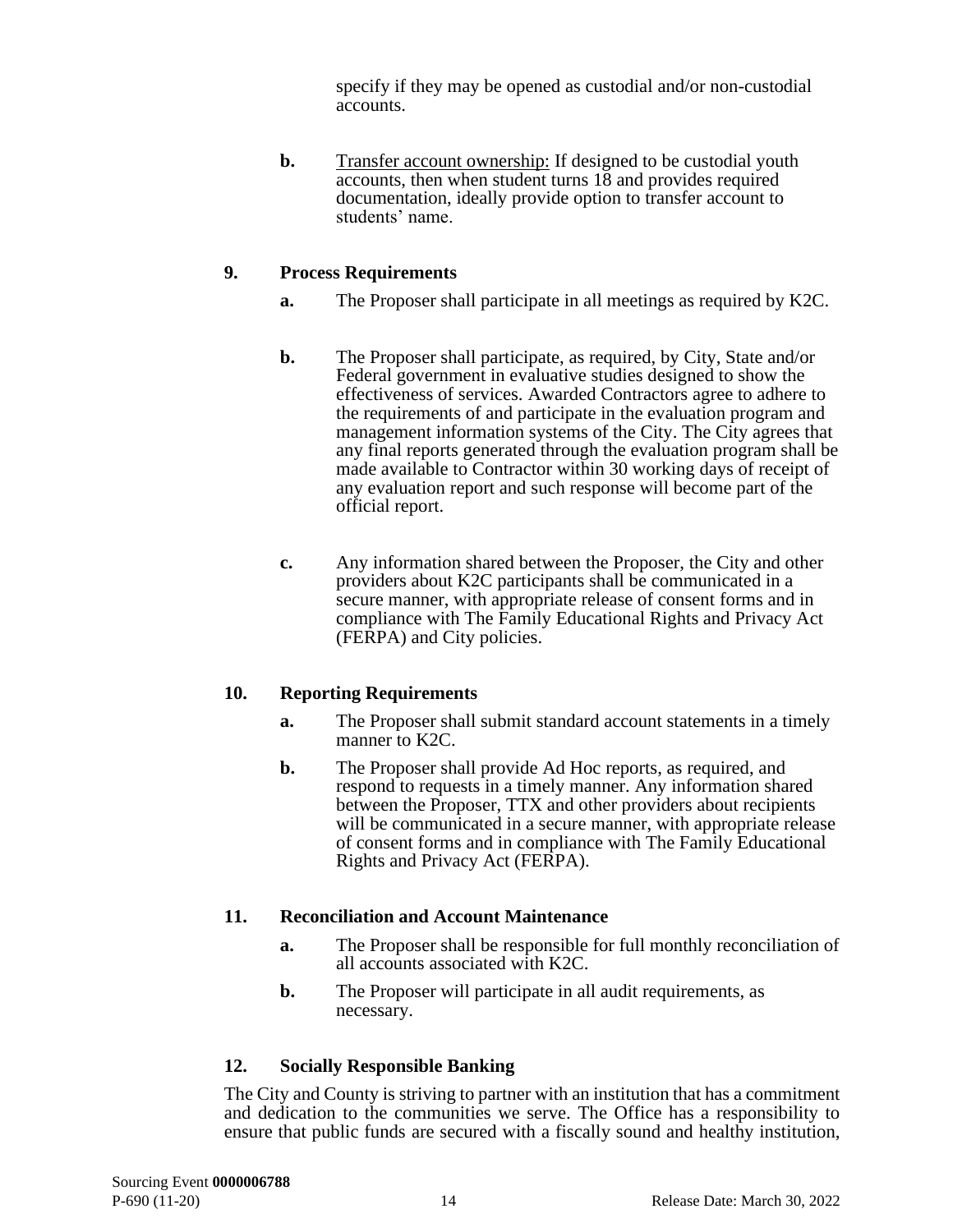as well as with one that is committed to community reinvestment and socially responsible banking practices.

Respondents to this RFP are required to articulate how their respective institutions have encouraged equitable economic opportunities for local businesses and citizens, especially low-income communities and communities of color, as outlined in Attachment 3 and provide the information below.

#### **a. Enforcement Actions**

- 1. Pending Enforcement Actions: To the extent permitted by law, respondents must provide a statement disclosing any pending investigation and enforcement action undertaken by federal, state or local agencies against the Respondent. Furthermore, during the period of submission and review of the responses to this RFP, Respondents are required to disclose to the City any public enforcement action undertaken by any federal or state agency against the Respondent within ten (10) days after an action is taken or a fine is imposed.
- 2. Recent Enforcement Actions: Recent Enforcement Actions: To the extent permitted by law, respondents must provide a statement disclosing any enforcement action undertaken by federal, state or local agencies against the Respondent in the past five (5) years.
- 3. Recent Fines or Penalties: To the extent permitted by law, respondents must provide a statement disclosing any fines or penalties assessed by federal, state or local agencies against the Respondent in the past five (5) years.

# <span id="page-16-0"></span>**IV. PROPOSAL EVALUATION CRITERIA**

Responsive Proposals will be evaluated by a panel ("Evaluation Panel") consisting of one or more parties with expertise related to goods and/or services being procured through this Solicitation. The Evaluation Panel may include staff from various City departments and outside experts. Proposals will be evaluated based on the criteria outlined in the table below, each of which is addressed in more detail herein. Proposers will be ranked starting with the Proposer receiving the highest score, then continuing with the Proposer receiving the second highest score, and so on. Finalists proceeding to the Oral Interview shall be identified from the Proposer(s) based on their ranking.

| <b>Written Evaluation</b>                  | <b>Maximum Points</b> |
|--------------------------------------------|-----------------------|
| Minimum Qualifications                     | Pass/Fail             |
| Institutional Capability and Commitment to |                       |
| <b>Financial Access</b>                    | 20 Points             |
| Project Approach to Scope of Work          | 40 Points             |
| <b>Community Engagement and Customer</b>   |                       |
| Experience                                 | 10 Points             |
| <b>Implementation and Timeline</b>         | 20 Points             |
| Price                                      | 10 Points             |
| <b>TOTAL POINTS</b>                        | 100                   |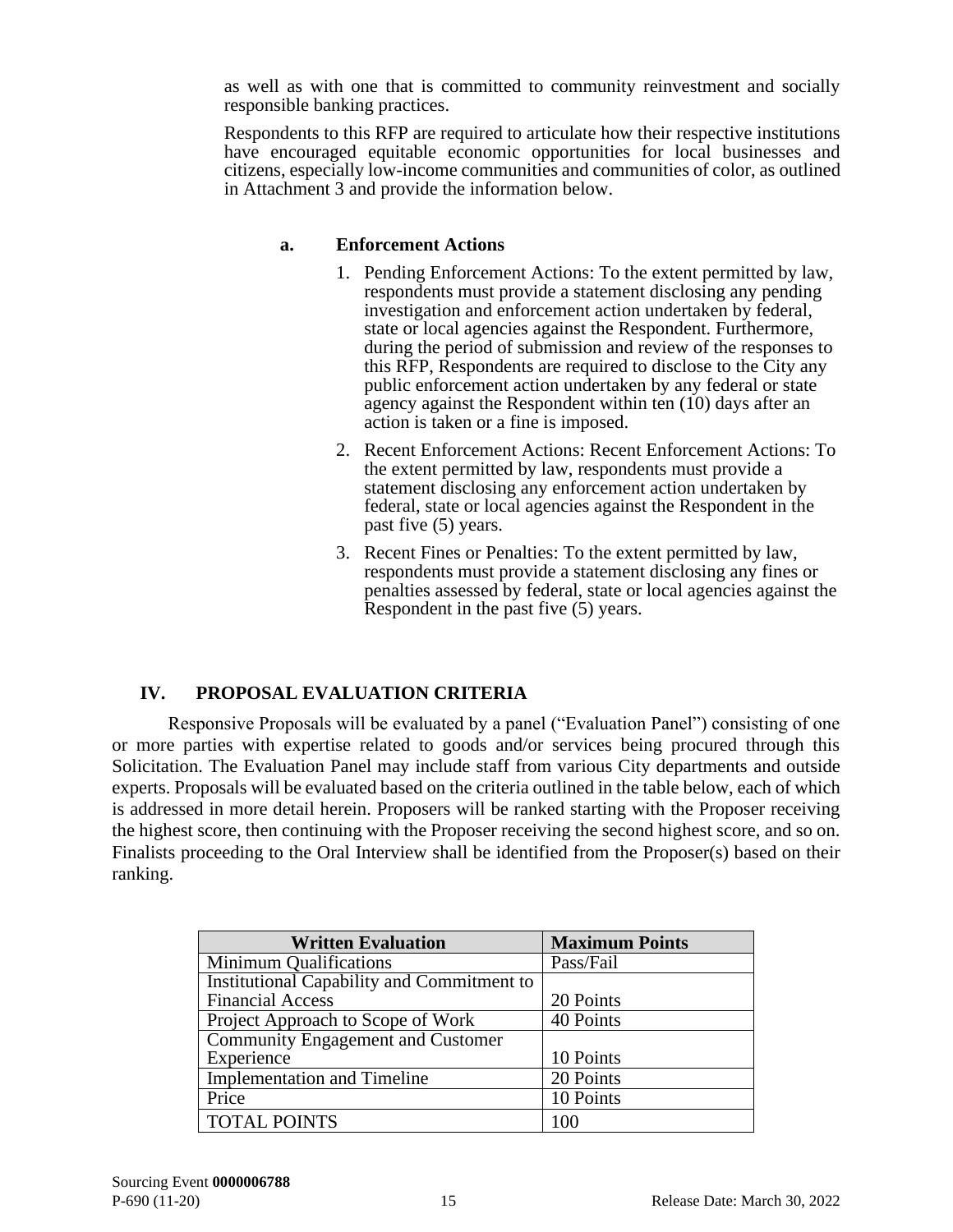### <span id="page-17-0"></span>**V. REQUIRED SUPPORTING DOCUMENTATION**

Proposers must provide each Required Supporting Documentation ("RSD") identified below with their Proposal. Failure to do so may result in the Proposal being deemed Non Responsive.

| RSD1             | <b>Completed Proposal Attachments:</b>                                                                                                                                                                                                                                                                                                         |
|------------------|------------------------------------------------------------------------------------------------------------------------------------------------------------------------------------------------------------------------------------------------------------------------------------------------------------------------------------------------|
|                  | $\Box$ Attachment 1: Proposer Information and References                                                                                                                                                                                                                                                                                       |
|                  | $\Box$ Attachment 2: Minimum Qualifications                                                                                                                                                                                                                                                                                                    |
|                  | $\Box$ Attachment 3: Institutional Capability and Commitment to Financial Access                                                                                                                                                                                                                                                               |
|                  | $\Box$ Attachment 4: Requirements                                                                                                                                                                                                                                                                                                              |
|                  | $\Box$ Attachment 5: Community Engagement and Customer Experience                                                                                                                                                                                                                                                                              |
|                  | $\Box$ Attachment 6: Pricing Pro-Forma                                                                                                                                                                                                                                                                                                         |
|                  |                                                                                                                                                                                                                                                                                                                                                |
| RSD <sub>2</sub> | Non Profit Entities: If a Proposer is a non-profit entity that receives a cumulative total<br>per year of at least \$250,000 in City funds or City-administered funds and is a non-profit<br>organization as defined in Chapter 12L of the S.F. Administrative Code, the Proposer<br>must comply with Chapter 12L and include in its Proposal: |
|                  | $(1)$ a statement describing its efforts to comply with the Chapter 12L provisions<br>regarding public access to Proposer's meetings and records, and                                                                                                                                                                                          |
|                  | $(2)$ a summary and disposition of all complaints concerning the Proposer's compliance<br>with Chapter 12L that were filed with the City in the last two years and deemed by the<br>City to be substantiated. If no such complaints were filed, the Proposer shall include a<br>statement to that effect.                                      |
|                  | Failure to comply with the reporting requirements of Chapter 12L or material<br>misrepresentation in Proposer's Chapter 12L submissions shall be grounds for rejection<br>of the Proposal and/or termination of any subsequent Agreement reached on the basis<br>of the Proposal.                                                              |

#### <span id="page-17-1"></span>**VI. MINIMUM QUALIFICATIONS (PASS/FAIL)**

**This screening is a pass or fail determination and a Proposal that fails to meet the Minimum Qualifications will not be eligible for further consideration in the evaluation process**. The City reserves the right to request clarifications from Proposers prior to rejecting a Proposal for failure to meet the Minimum Qualifications. Proposer must demonstrate that they meet all the Minimum Qualifications as outlined in Section VII.B.1-10.

#### <span id="page-17-2"></span>**VII. PROPOSAL CONTENT (100 POINTS)**

Proposers must submit their proposal and must fill out all attachments as outlined below in the order and format specified. This is necessary so that all proposals can receive fair and consistent evaluation. Proposals that do not follow the required format will not be considered. Proposal information must be at a level of detail that enables effective evaluation by the Evaluation Panel.

Each proposal shall be prepared simply and economically avoiding the use of elaborate promotional materials beyond what is sufficient to provide a complete, accurate, and reliable presentation**. There is a maximum desired page limit indicated for each section.** The RFP has been structured to avoid the need for respondents to provide appendices. Respondents should only include appendices that are specifically requested in the RFP. Unsolicited appendices will be disregarded.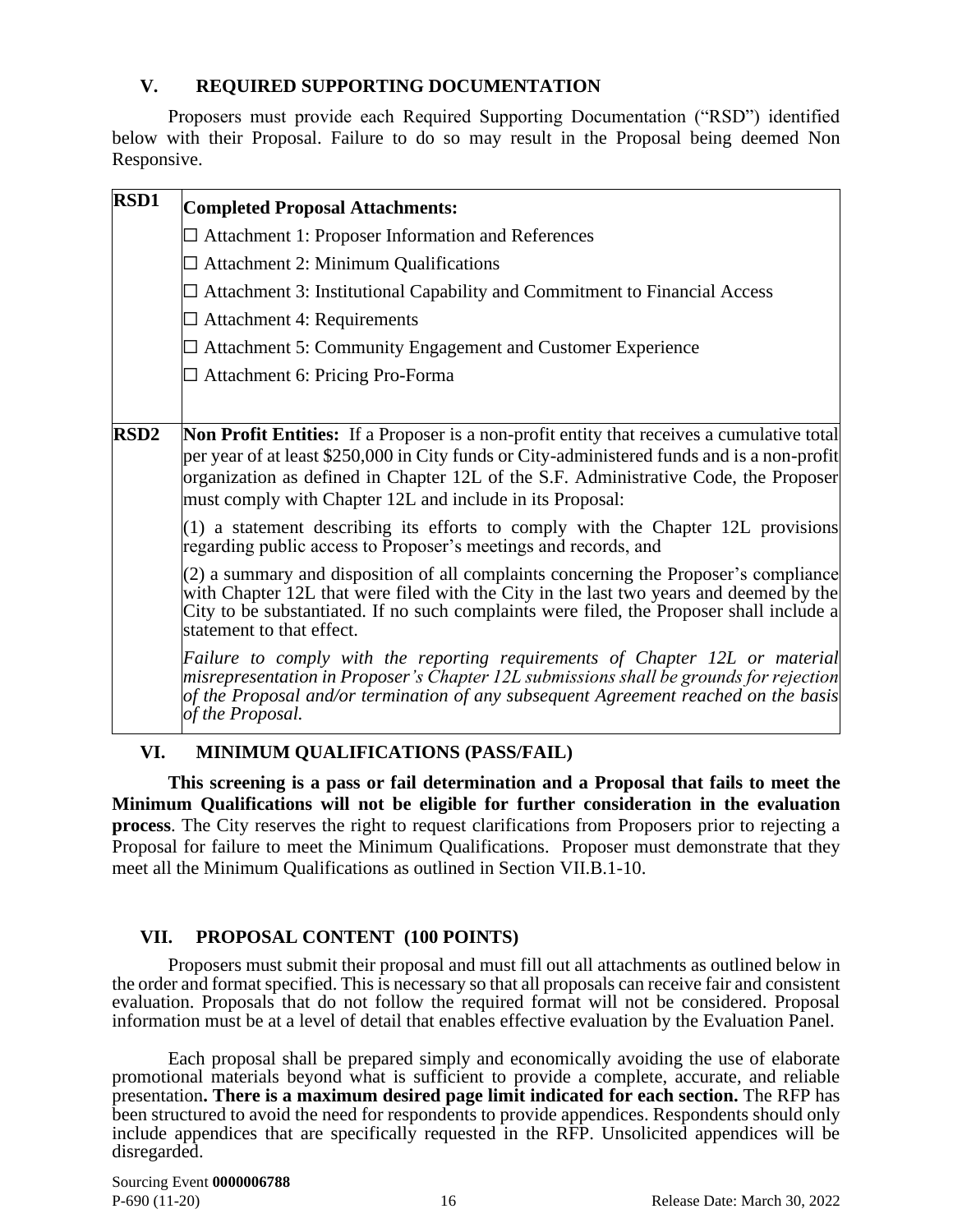#### **A. Proposer Information and References-Attachment 1**

- 1. Proposer information: Name of Firm, Federal ID Number, Address, Authorized Representative, Name, Title, Email, Contact Name, Title, Phone, Email, and Name of Subcontractor, if applicable.
- 2. Proposer references: All proposers, including current Contractor, must provide references for at least three (3) organizations of the approximate size and volume comparable to commodities and/or services described in this Solicitation. Upon request, successful proposer(s) may also be required to submit a letter of reference from each reference listed within five (5) days of notification. Failure to do so may result in rejection of proposal.
- 3. Proposer Release of Liability for References
- 4. Certifications

## **B. Minimum Qualifications-Attachment 2 (Pass/Fail)**

The Proposer must demonstrate that it meets all the Minimum Qualifications:

- 1. Qualified to conduct business in the State of California as evidenced by the organization's business registration with the California Secretary of State.
- 2. In good standing with the California Secretary of State, if a corporation or limited liability company.
- 3. Must not offer predatory, high-cost (all-in interest rate above 36% APR) loan products, including payday loans, merchant cash advance, or deposit advance products.
- 4. Has not been debarred by the federal government, State of California or the City and County of San Francisco.
- 5. In compliance with all applicable federal and state regulations; deposits must be insured through the Federal Deposit Insurance Corporation (FDIC) or National Credit Union Administration (NCUA).
- 6. Will not require Social Security Numbers to open participant accounts.
- 7. Will allow for automatic account opening without action from parents or guardians.
- 8. Will accept all the following participants deposit channels: Mail, Bill Pay, direct deposit, and in-person, including via cash.
- 9. Will charge no fees to participants.

10. Will meet data and information sharing requirements as outlined in this solicitation.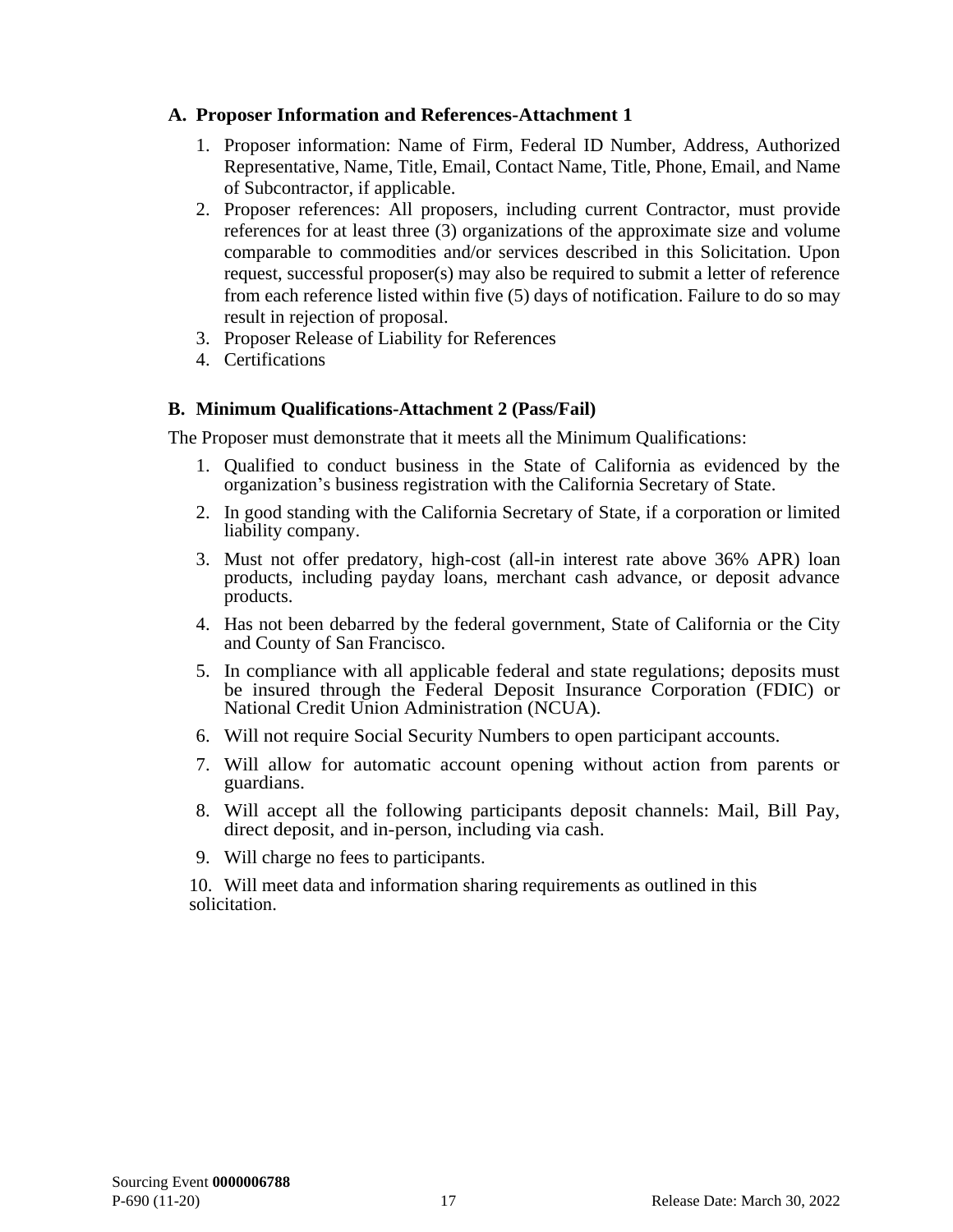#### **C. Institutional Capability and Commitment to Financial Access-Attachment 3 (20 points)**

Provide narrative response up to 2 pages.

- 1. Demonstrate the Respondent's commitment and relevant experience toward social responsibility and financial inclusion for historically disadvantaged and unbanked populations, including but not limited to:
	- a. How has your firm sought to create greater financial access and engagement with historically disadvantaged and unbanked populations?
	- b. How will your firm support and uplift the K2C program through this commitment and experience?
	- c. How would the K2C program align with, expand, and shape the work that your firm is doing?

Provide information about the Proposer's capability and commitment to making banking services accessible to and inclusive of low-income residents, including:

- 1. Audited financial statements Provide as an attachment to this section of proposal.
- 2. Whether the firm has the following policies or agreements in place: Diversity and/or Racial Equity Policy; Union Agreement(s); Sustainable Supply Chain Management Policy.
- 3. Details on (1) Board, (2) Executives, (3) Management, and (4) Firm's overall composition, including but not limited to: percentage of women; racial and ethnicity break down. Provide as attachment to this section of proposal.
- 4. Whether the Proposer is a United States-based federally or state-chartered bank, or federally- or state-incorporated credit union.
- 5. Does the firm provide support (financial or in-kind) for philanthropic endeavors. If yes, provide up to 1 page narrative attachment describing activities and contributions. What percent of overall revenue is contributed to philanthropic endeavors?
- 6. Whether the Proposer has a current "Satisfactory" or higher overall CRA rating, both nationally and in the State of California, if applicable. Respondents are required to provide a statement indicating the CRA rating and performance evaluation published by the respective Federal financial supervisory agency, including overall CRA rating as well as CRA rating for primary rating area that encompasses the City and County of San Francisco.
- 7. Whether the Institution currently has or plans to introduce a non-custodial account to youth starting at age 14
- 8. Whether the Institution currently has or plans to introduce a Bank On certified account (see: [https://joinbankon.org/wp](https://joinbankon.org/wp-content/uploads/2018/12/BankOn_Standards_2019-2020.pdf)[content/uploads/2018/12/BankOn\\_Standards\\_2019-2020.pdf\)](https://joinbankon.org/wp-content/uploads/2018/12/BankOn_Standards_2019-2020.pdf)
- 9. Whether the Institution currently accepts alternative ID, such as *Matricula Consular* (Consular Identification Card) and Individual Taxpayer Identification Number (ITIN) for all banking clients
- 10. Pending Enforcement Action: To the extent allowable by law, respondent must provide a statement disclosing any pending investigation and enforcement action undertaken by federal, state, or local agencies against respondent. –If applicable, provide an attachment to this section of proposal.
- 11. Recent Enforcement Action: To the extent allowable by law, respondent must provide a statement disclosing any investigation and enforcement action undertaken by federal, state, or local agencies against respondent in the past five (5) years. –If applicable provide an attachment to this section of the proposal.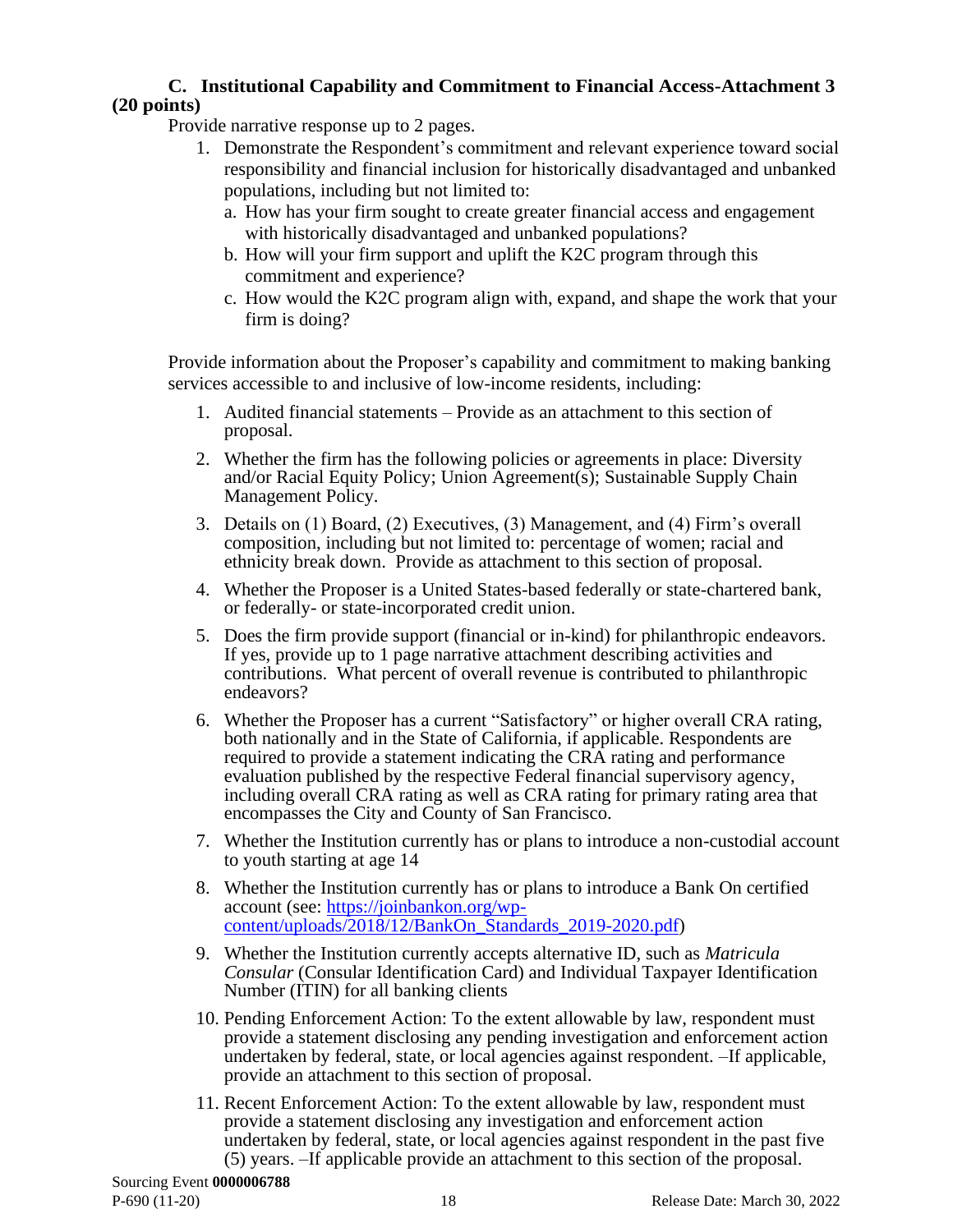12. Recent Fines or Penalties: To the extent permitted by law, respondents must provide a statement disclosing any fines or penalties assessed by federal, state or local agencies against the Respondent in the past five (5) years.

#### **D. Project Approach to Scope of Work-Up to 5 pages (40 Points)**

Provide a full response to the description of the services and activities that the Proposer proposes to provide in response to Statement of Need and Intent, and Description of Services (Section III.A-C), including but not limited to institutional capabilities relevant to this RFP, the proposed staffing model to support banking services to K2C, and a full description of services and activities to be performed in response to the solicitation. Additionally, please fill out the Requirements section of Attachment 4.

#### **E. Community Engagement and Customer Experience- Up to 3 pages Attachment 5 (10 Points)**

Provide a detailed response on support of community engagement efforts and plan for providing high and consistent standard of customer service.

#### **1. Community Engagement**

- a. Describe the firm's ability to partner with K2C on community engagement requirements.
- b. OPTIONAL: Share any additional enhancements or integrations to K2C's community engagement requirements which the firm could provide beyond core requirements.

#### **2. Customer Experience**

- a. Describe the firm's plan for customer service to provide participants and families with a high and consistent standard of customer service, including reductions in potential barriers to access for historically disadvantaged and unbanked families.
- b. Describe the firm's language access plan to meet the needs of customers with Limited English Proficiency (LEP).
- c. Share training (and retraining) protocols the firm will employ for front-line staff to best serve participants and families.

#### **F. Implementation and Timeline-Up to 4 pages (20 Points)**

Provide a complete plan on how the services in this RFP will be implemented and a timeline for the project completion including the following:

- 1. How the Proposer will handle support to K2C to ensure continuity of service during the transition from the current financial institution.
- 2. How the Proposer will handle the migration of funds and data for 49,000+ current Participant accounts from the current financial institution.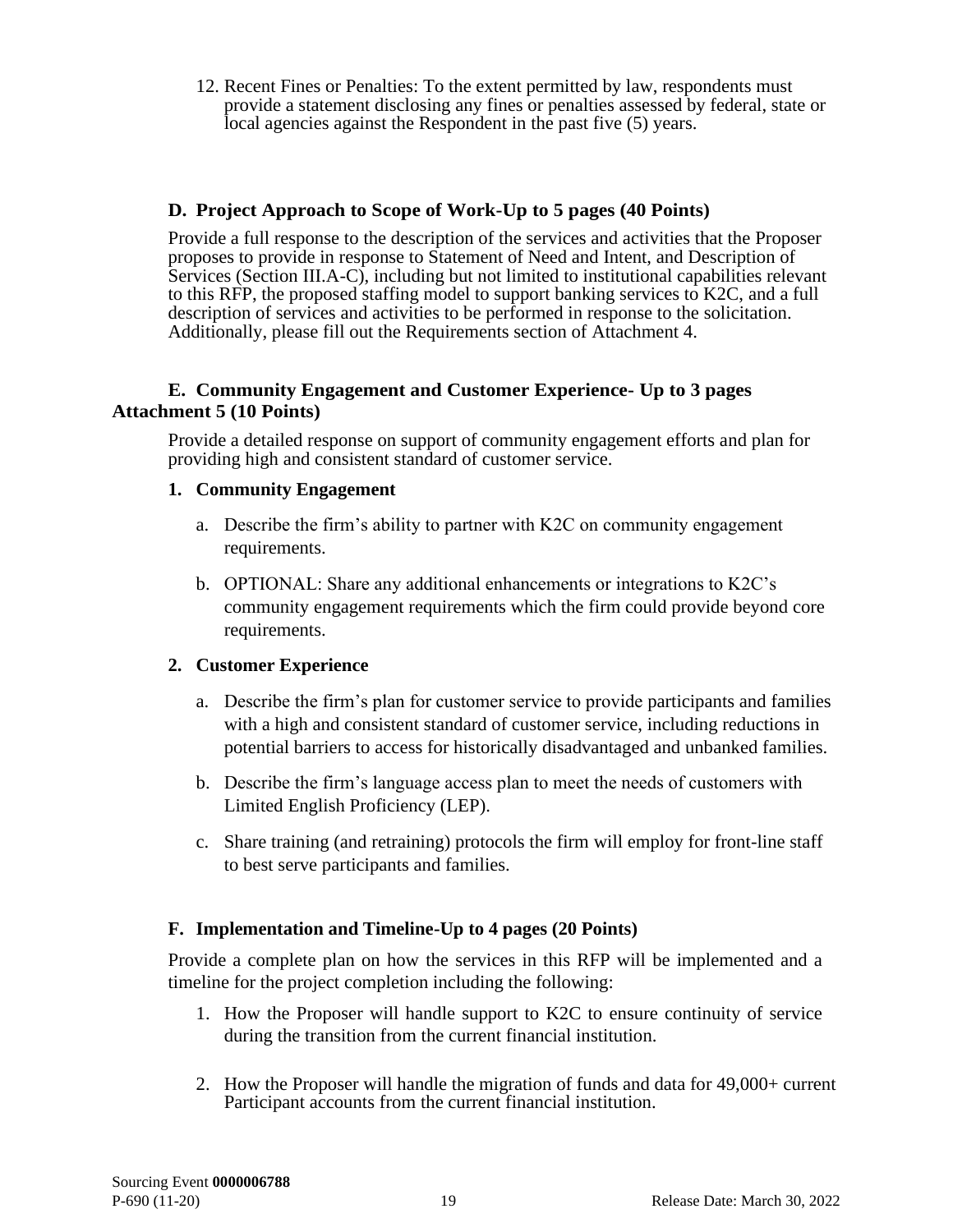- 3. Timeline detailing how much time they will need from the start to the end of the transition.
- 4. What support the Proposer will need from the City to make the transition as efficient as possible.

#### **G. Price- (10 Points)**

The City intends to award this contract to the Proposer that it considers will provide the best overall services. The City reserves the right to select proposals other than the lowest priced offer and to reject any proposals that are not responsive to this request.

If applicable, please provide a fee proposal that includes the following:

- 1. Pricing Pro Forma (Attachment 6)
	- a. Proposed Earnings Credit Rate (ECR) applied to this account,
	- b. Itemized fee schedule for services proposed in response to the Scope of Work; and
	- c. If applicable, any one-time or set-up charges, research fees and all other fees that may be charged, even if listed elsewhere in the proposal.
- 2. Budget narrative: Provide an accompanying budget narrative that outlines explanation of all proposed fees in the Pricing Pro Forma. At any time during the Proposal evaluation process, the City may require additional clarifications on proposed pricing and budget narrative.

As of February 28, 2022, K2C has maintained a total compensating balance of \$10.9 million with its current banking partner. K2C reserves the right to use soft or hard dollar payment arrangement on bank fees, whichever is most advantageous or desired. With this, we would like the Proposer to provide a competitive earnings credit rate (ECR) that will be used if we opt for soft dollars payment at any time for bank charges. Any additional fees for service that cannot be paid via ECR will be billed to the City using a net 30 day term.

Fees shall never be drawn from programmatic funds, including City seed funds, incentive/philanthropic funds, or participant contributions. Financial institution will coordinate with the City to (1) develop an account structure with a dedicated, City-funded account for debiting fees or (2) provide a monthly invoice for all fees for service.

Uninsured collected balances must be collateralized in accordance with Sections 53632 et seq. of the California Government Code.

<span id="page-21-0"></span>Any proposed fees during the entire duration of the contract must be included in proposal.

#### **VIII. OPTIONAL: ORAL INTERVIEWS (100 POINTS)**

The Evaluation Panel may hold oral interviews. At the City's discretion, interviews may be held with up to five highest scoring proposals. Should TTX proceed with Oral Interviews, the City will send a letter to each invited Proposer regarding the format and general rules of the interview. The City reserves the right to limit participation in the panel interviews to Proposers'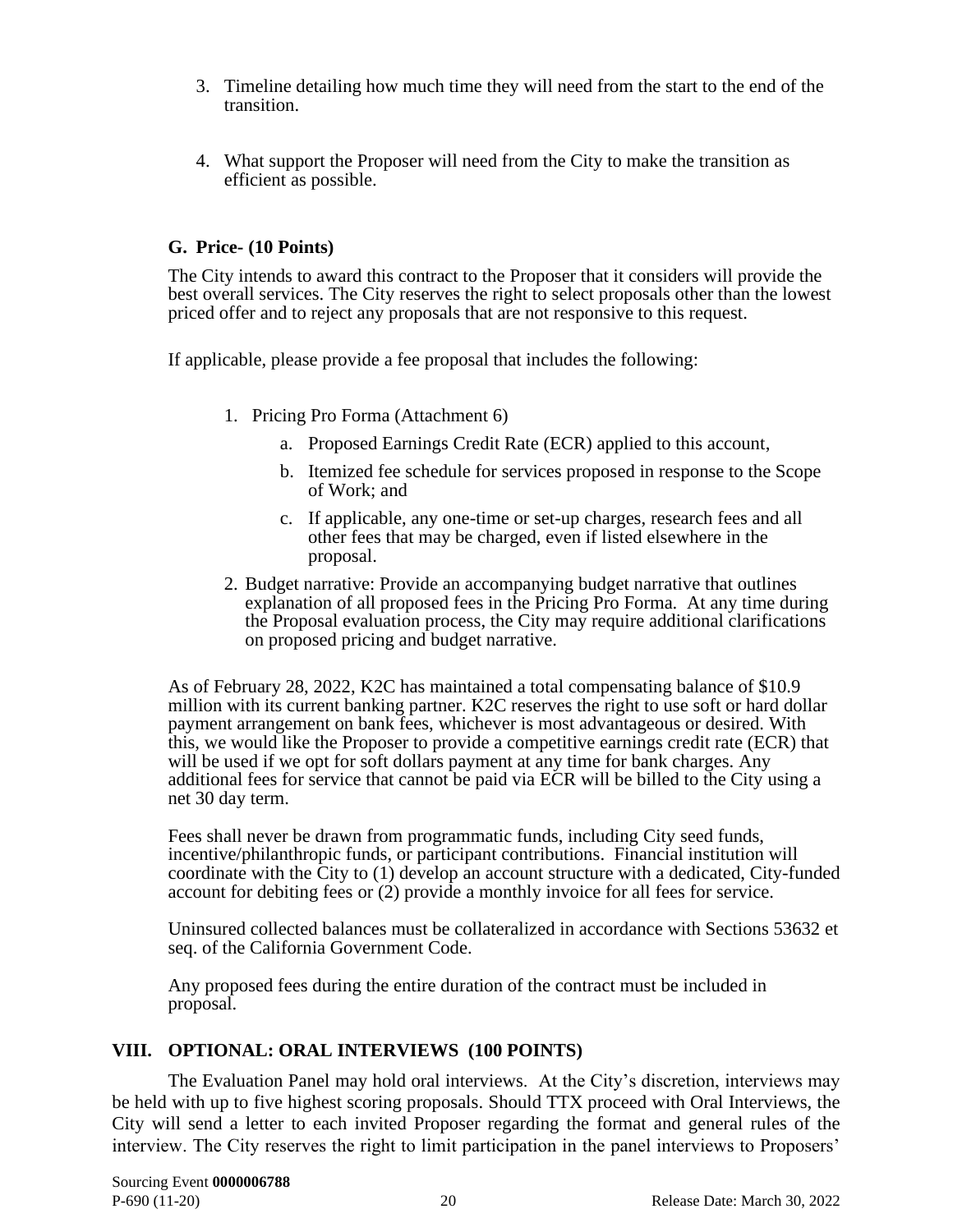key/lead team members and to exclude, for example, sub-consultants on multiple teams. Lead staff members that will be assigned to the project should be present for the interview. The interview evaluation process may include (and be scored based on) a presentation by the Proposer and/or interview questions from the Evaluation Panel. Those questions may include and be related to Proposers' and key/lead team members' qualifications, their work approach, project task descriptions, team organization, and any questions which seek to clarify Proposal components. Proposers may also be scored on follow-up questions if clarification of Proposer's responses is necessary. The same set of interview questions will be used for all Proposers and shall be presented to Proposers at least one week prior to the date of interview to allow Proposers sufficient time to prepare their responses. The Evaluation Panel may ask follow-up questions if clarification of Proposer's responses is necessary. The Evaluation Panel will proceed to evaluate each Proposer based on each Proposer's presentation and responses.

If interviews are conducted, they will be worth 100 points based on a set of criteria established following review of written proposals. The 100 Points possible awarded for interviews will be separate from the 100 points awarded during the Proposal Evaluation process. Of finalists, the Proposer with the highest score out of 200 will win the bid.

The City has sole and absolute discretion over whether interviews will be conducted or not to select Proposers for contract negotiations.

## <span id="page-22-0"></span>**IX. INSURANCE AND BONDS**

#### <span id="page-22-1"></span>**A. Insurance**

The successful Proposer(s) will be required to furnish evidence of insurance as outlined in Appendix A, City's Proposed Agreement Terms.

- <span id="page-22-2"></span>**B. Reserved. (Performance Bond)**
- <span id="page-22-3"></span>**C. Reserved. (Fidelity Bond)**

#### <span id="page-22-4"></span>**D. Failure to Provide Insurance and/or Bonds**

Unless otherwise stated, within ten business days of the receipt of a notice of award, the Proposer to whom the contract is awarded shall deliver the required bond documents and/or specified insurance certificates to City. If the Proposer fails or refuses to furnish the required bond and/or insurance within ten days after receiving notice from Purchasing, Purchasing may, at its option, determine that this Proposer has abandoned its Proposal. Thereupon the tentative award of said contract to this Proposer shall be canceled and City shall notify the Proposer's surety and collect on the Proposer's bond (or the check accompanying its Proposal shall be deposited with the Treasurer of the City and County of San Francisco for collection) and the proceeds thereof shall be retained by City as partial liquidated damages for failure of such Proposer to properly file the bonds and insurance herein required. The foregoing in no way limits the damages which are recoverable by City whether or not defined elsewhere in the contract documents.

#### <span id="page-22-6"></span><span id="page-22-5"></span>**X. TERMS AND CONDITIONS FOR RECEIPT OF PROPOSALS**

#### **A. Solicitation Errors and Omissions**

Proposers are responsible for reviewing all portions of this Solicitation. Proposers are to promptly notify the City, in writing and to the Solicitation contact person if the Proposer discovers any ambiguity, discrepancy, omission, or other error in the Solicitation. Any such notification should be directed to the City promptly after discovery, but in no event later than the deadline for questions. Modifications and clarifications will be made by Addenda as provided below.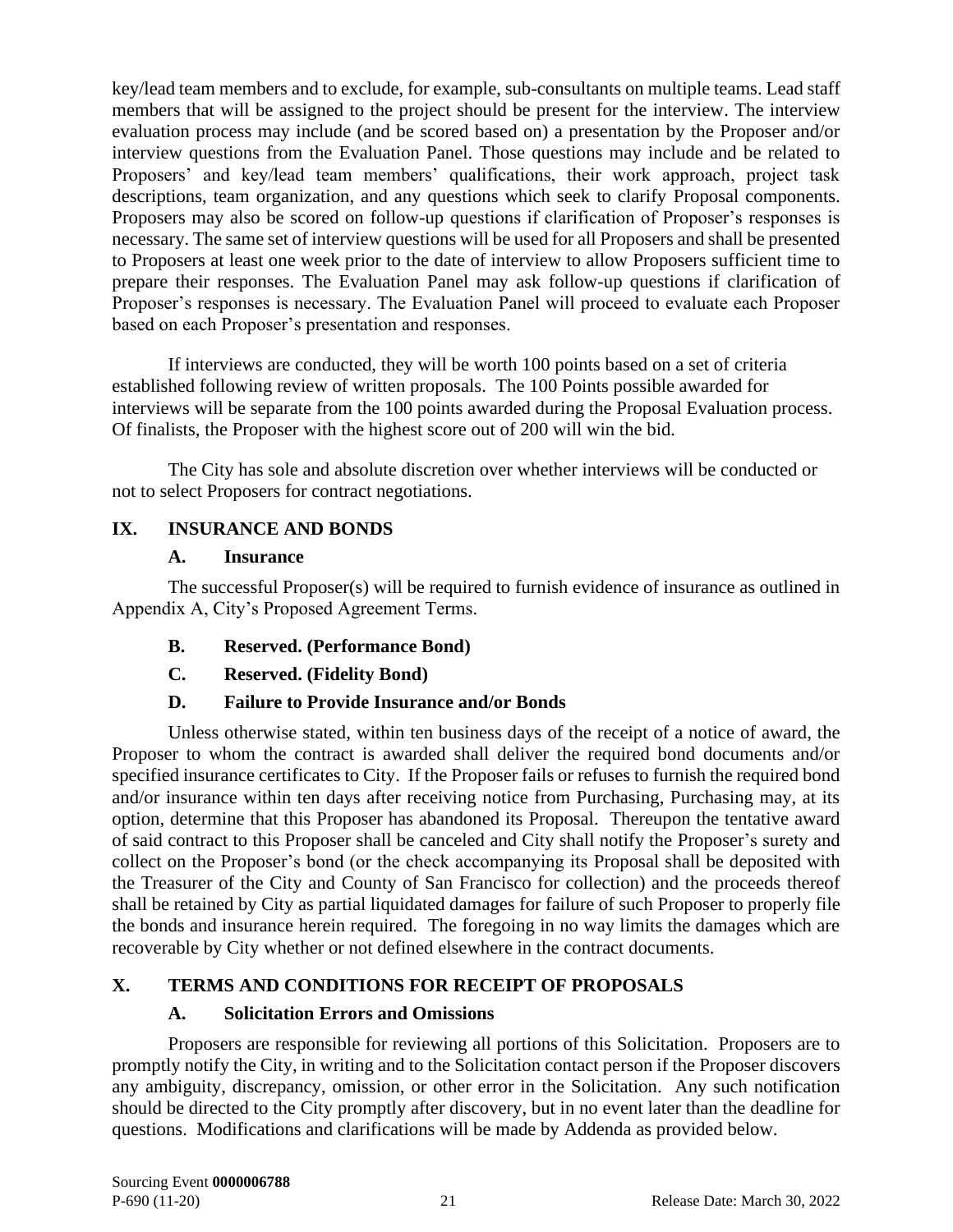# **B. Objections to Solicitation Terms**

<span id="page-23-0"></span>Should a Proposer object on any ground to any provision or legal requirement set forth in this Solicitation, the Proposer must, no later than the deadline for questions, provide written notice to the setting forth with specificity the grounds for the objection. The failure of a Proposer to object in the manner set forth in this paragraph shall constitute a complete and irrevocable waiver of any such objection.

# **C. Solicitation Addenda**

<span id="page-23-1"></span>The City may modify this Solicitation, prior to the Proposal due date, by issuing an Addendum to the Solicitation, which will be posted on the Treasurer  $\&$  Tax Collectors website. **The Proposer shall be responsible for ensuring that its Proposal reflects any and all Solicitation Addenda issued by the City prior to the Proposal due date regardless of when the Proposal is submitted**. Therefore, the City recommends that the Proposer consult the website frequently, including shortly before the Proposal due date, to determine if the Proposer has downloaded all Solicitation Addenda. It is the responsibility of the Proposer to check for any Addenda, Questions and Answers documents, and updates, which may be posted to the subject Solicitation.

## **D. Proposal Term**

<span id="page-23-2"></span>Submission of a Proposal signifies that the proposed products, services and prices are valid for 180 calendar days from the Proposal due date and that the quoted prices are genuine and not the result of collusion or any other anti-competitive activity. At Proposer's election, the Proposal may remain valid beyond the 180-day period in the circumstance of extended negotiations.

## **E. Revision to Proposal**

<span id="page-23-3"></span>A Proposer may revise a Proposal on the Proposer's own initiative at any time before the deadline for submission of Proposals. The Proposer must submit the revised Proposal in the same manner as the original. A revised Proposal must be received on or before, but no later than the Proposal due date and time. In no case will a statement of intent to submit a revised Proposal, or commencement of a revision process, extend the Proposal deadline for any Proposer. At any time during the Proposal evaluation process, the City may require a Proposer to provide oral or written clarification of its Proposal. The City reserves the right to make an award without further clarifications of Proposals received.

#### **F. Proposal Errors and Omissions**

<span id="page-23-4"></span>Failure by the City to object to an error, omission, or deviation in the Proposal will in no way modify the Solicitation or excuse the Proposer from full compliance with the specifications of this Solicitation or any contract awarded pursuant to this Solicitation.

# **G. Financial Responsibility**

<span id="page-23-5"></span>The City accepts no financial responsibility for any costs incurred by a Proposer in responding to this Solicitation. Proposers acknowledge and agree that their submissions in response to this Solicitation will become the property of the City and may be used by the City in any way deemed appropriate.

# **H. Proposer's Obligations under the Campaign Reform Ordinance**

<span id="page-23-6"></span>Sourcing Event **0000006788** P-690 (11-20) 22 Release Date: March 30, 2022 Proposers must comply with Section 1.126 of the S.F. Campaign and Governmental Conduct Code. Local law prohibits City elected officials from soliciting or accepting contributions from any person or entity seeking to enter into a contract or grant worth \$100,000 or more with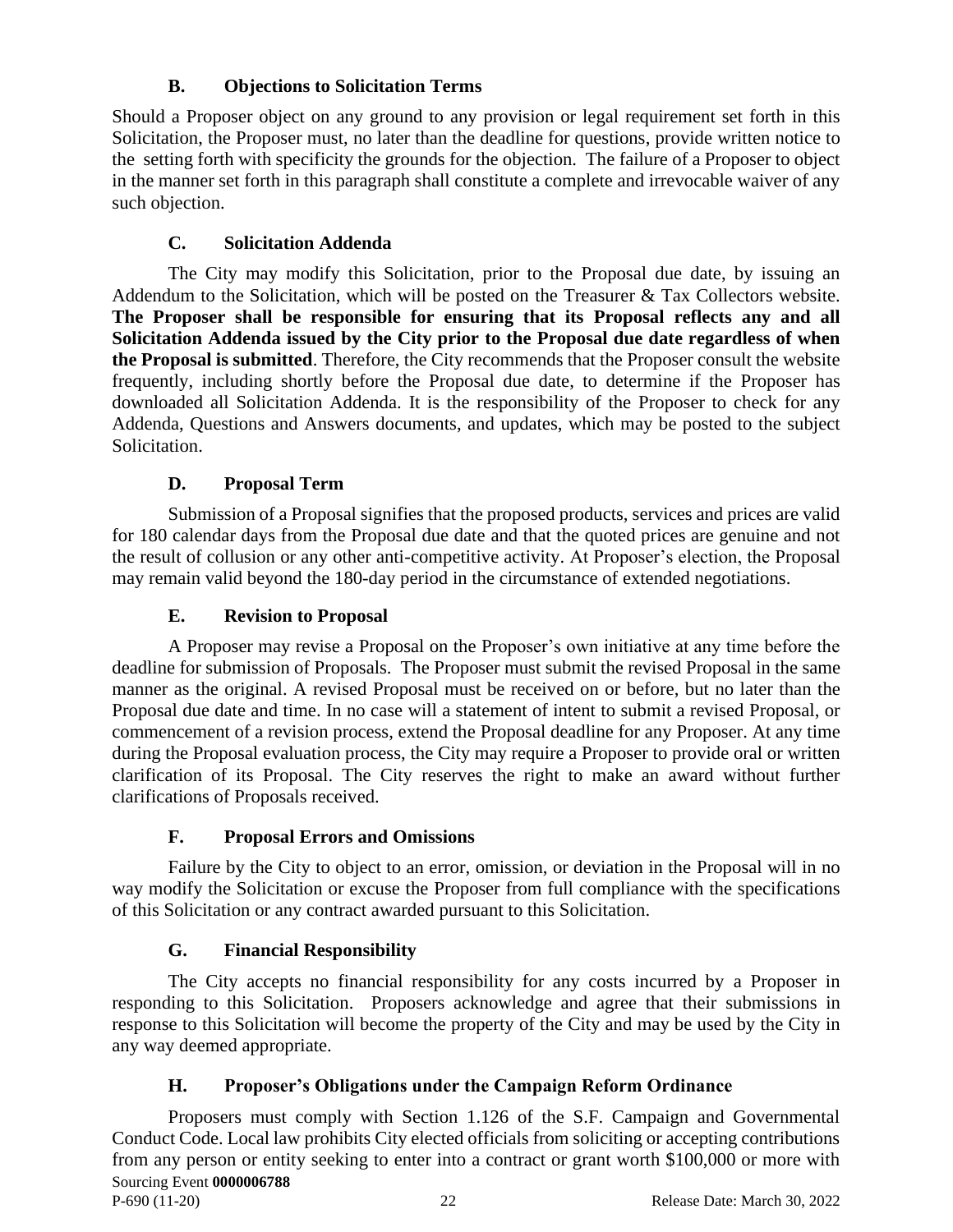the City, if the contract or grant requires their approval or the approval of their appointees to the board of a state agency. This restriction applies to the party seeking the contract or grant, the party's board of directors, chairperson, chief executive officer, chief financial officer, chief operating officer, any person with an ownership interest greater than ten percent, and any political committees controlled or sponsored by the party, as well as any subcontractors listed in the awarded contract or Proposal. The law both prohibits the donor from giving contributions and prohibits the elected official from soliciting or accepting them.

A person or entity that contracts with the City may not make a campaign contribution to an elected official if the contract would require approval by that official, a board on which the official serves, or a board of a state agency on which an appointee of the official sits. The people and entities listed in the preceding paragraph may not make a campaign contribution to the elected official at any time from the submission of a Proposal for a contract until either: (1) negotiations are terminated and no contract is awarded or no grant is approved; or (2) twelve months have elapsed since the award of the contract or approval of the grant.

A violation of Section 1.126 may result in the criminal, civil, or administrative penalties. For further information, Proposers should contact the San Francisco Ethics Commission at (415) [252-3100.](tel:(415)%20252-3100)

## **I. Reservations of Rights by the City**

<span id="page-24-0"></span>The issuance of this Solicitation does not constitute a guarantee by the City that a contract will be awarded or executed by the City. The City expressly reserves the right at any time to:

1. Waive or correct any defect or informality in any response, Proposal, or Proposal procedure;

- 2. Reject any or all Proposals;
- 3. Reissue the Solicitation;

4. Prior to submission deadline for Proposals, modify all or any portion of the selection procedures, including deadlines for accepting responses, the specifications or requirements for any materials, equipment or services to be provided under this Solicitation, or the requirements for contents or format of the Proposals;

5. Procure any materials, equipment or services specified in this Solicitation by any other means; or

6. Determine that the subject goods or services are no longer necessary.

#### **J. No Waiver**

<span id="page-24-1"></span>No waiver by the City of any provision of this Solicitation shall be implied from the City's failure to recognize or take action on account of a Proposer's failure to comply with this Solicitation.

#### **K. Other**

<span id="page-24-2"></span>1. The City may make such investigation, as it deems necessary, prior to the award of this contract to determine the conditions under which the goods are to be delivered or the work is to be performed. Factors considered by the City shall include, but not be limited to:

a. Any condition set forth in this Solicitation;

b. Adequacy of Proposer's plant facilities and/or equipment, location and personnel location to properly perform all services called for under the Purchase Order; and